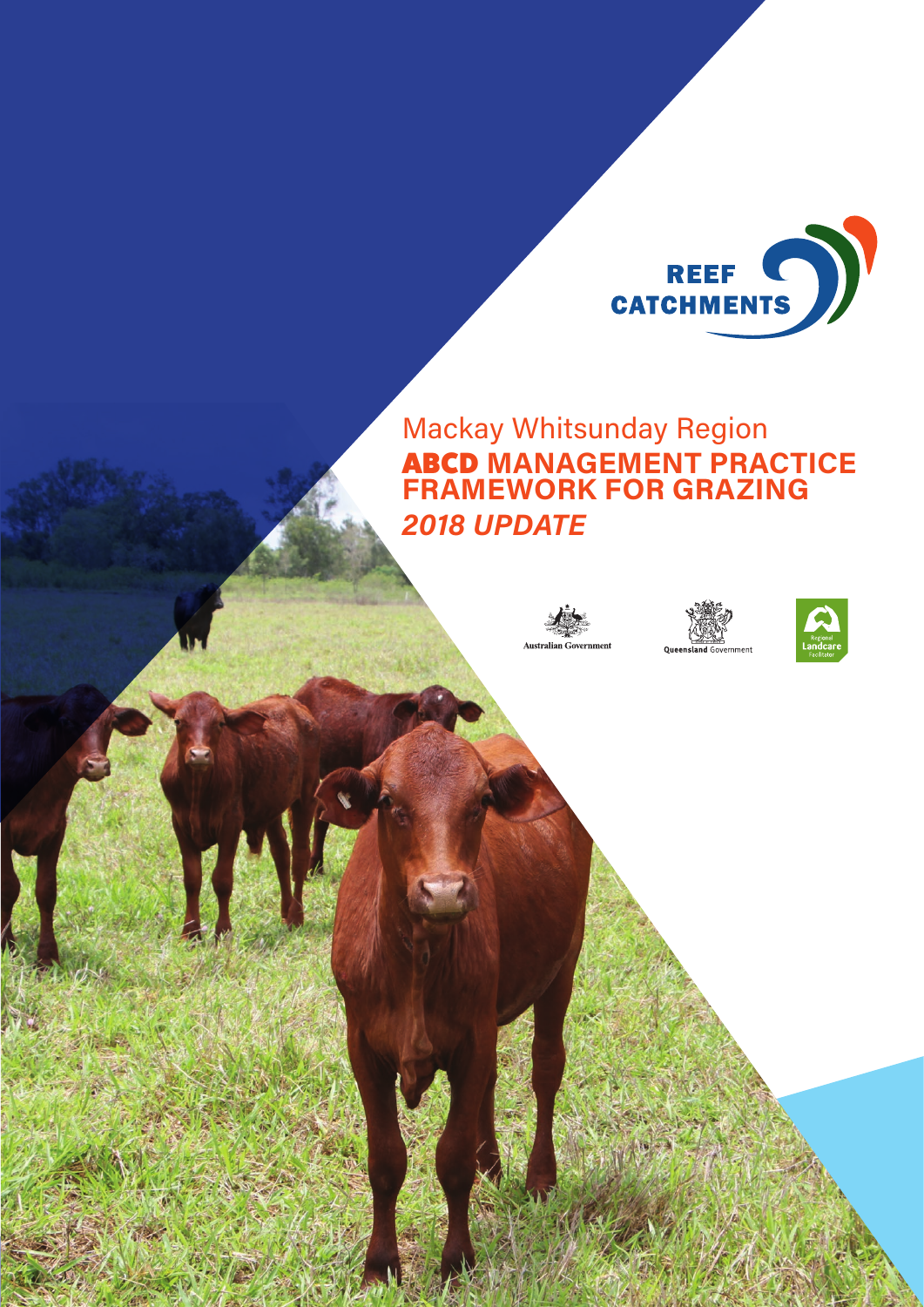## **Contents**

| 1           |    |
|-------------|----|
|             |    |
| 3           |    |
| 4           |    |
|             |    |
|             |    |
|             |    |
|             |    |
|             |    |
|             |    |
|             |    |
| 5           | 20 |
| 6           |    |
| $7^{\circ}$ |    |
|             | 22 |

This update was supported by Reef Catchments, through funding from the Australian Government Regional Landcare Facilitator (RLF) Programme and with co-support from the Queensland Government Regional Natural Resource Management Investment Program.









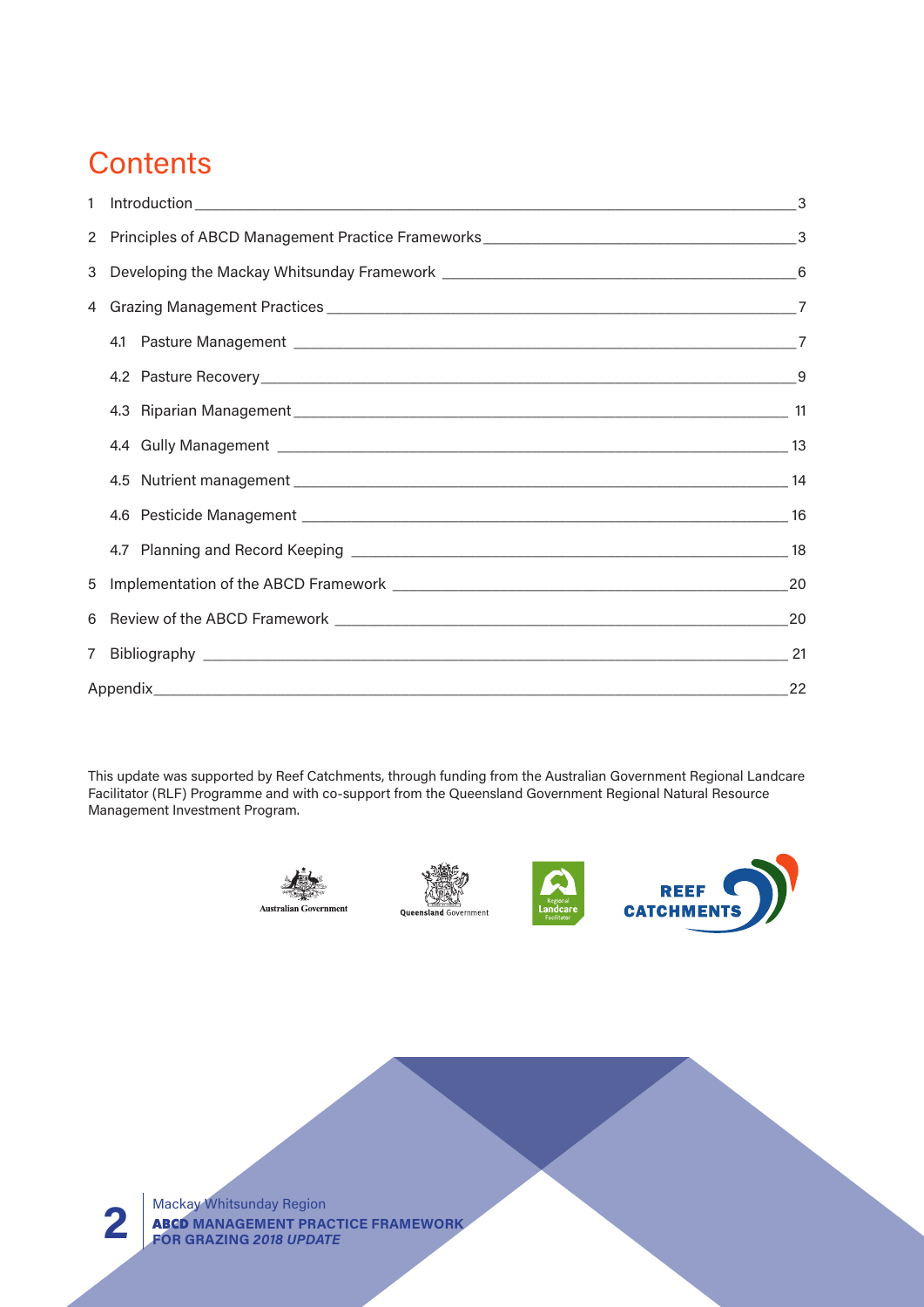## 1. Introduction

This document is the second update of the original 2010-11 Mackay Whitsunday Region Grazing Management Practices ABCD Management Frameworks. The ABCD Management Frameworks are designed to communicate different standards of management practices for each land use for different water quality parameters (i.e., soil management, nutrient management, pesticide management). The frameworks provide standard definitions of a progression of improvements to water quality from D class ("Dated") management practices with the lowest corresponding water quality outcomes, through C class ("Conventional" or "Common"), B class ("Best Practice") and finally to A class ("Aspirational") or as yet unproven management practices (Folkers, et al., 2014).

This framework is an essential component of delivering the 2014-2021 Reef Catchments Water Quality Improvement Plan (WQIP). It is also used at a State and Federal level to model impacts of government policy and incentive programs.

The framework is periodically revised by the Mackay Whitsunday Grazing Working Group to ensure that the framework continues to espouse scientifically robust principles and identify new management practices that are now considered Best Practice or Aspirational. This report collates the updates provided by the Grazing Working Group in 2015 and again in 2018.

## 2. Principles of ABCD Management Practice Frameworks

ABCD management practice frameworks describe a continuum of practices that are recommended to improve water quality and land resource condition. The frameworks categorise agricultural practices as: A (Aspirational), B (Best Practice or Best Management), C (Conventional) or D (Dated). For grazing systems, the frameworks describe practices impacting upon land condition, soil erosion and water quality. Each catchment has a framework based on land management practices that are relevant to that region.

While the frameworks look to promote activities that will improve water quality, to be 'best management' each practice also needs to be economically sustainable for the landholder. Often activities identified within A class are known to reduce pollutant loads but they are not described as B class (best management) until there is evidence that they are at a minimum financially neutral, or preferably financially beneficial (Folkers, et al., 2014). [Table 1](#page-3-0) describes the practices that meet the standard for each management class and the expected effect on resource condition.

> ABCD **MANAGEMENT PRACTICE FRAMEWORK FOR GRAZING AND READ ASSAUR**<br>**FOR GRAZING 2018 UPDATE**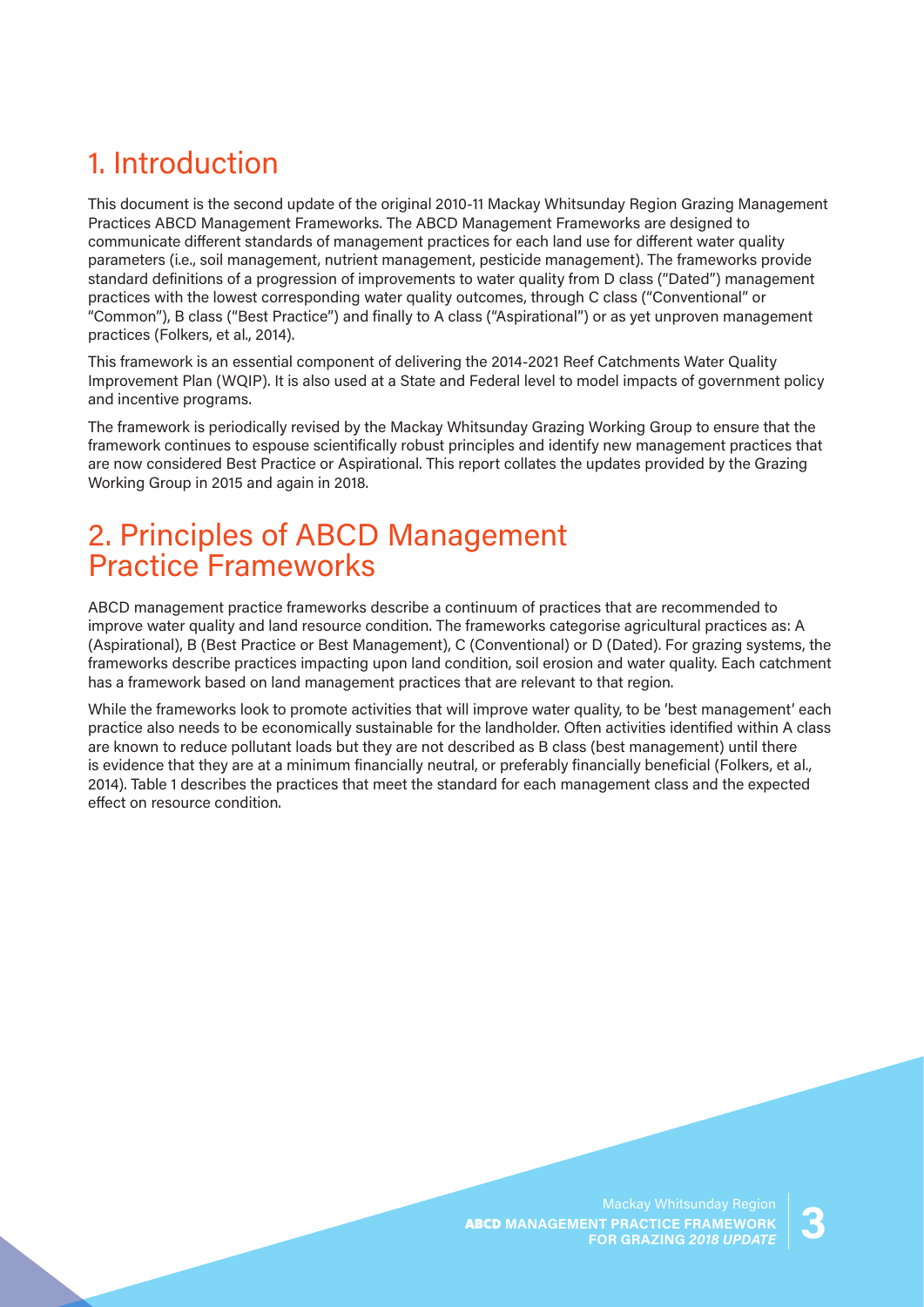#### <span id="page-3-0"></span>**Table 1:** *Description of practices for each management class and effect on resource condition.*

| <b>Class</b> |                       | <b>Description Of Practice</b>                                                                                                                                                                                                                                                                                                                                                                        | <b>Effect On Resource Condition</b>                                                                                                                                                                                                                                 |  |
|--------------|-----------------------|-------------------------------------------------------------------------------------------------------------------------------------------------------------------------------------------------------------------------------------------------------------------------------------------------------------------------------------------------------------------------------------------------------|---------------------------------------------------------------------------------------------------------------------------------------------------------------------------------------------------------------------------------------------------------------------|--|
|              | <b>Aspirational</b>   | • New and innovative practices<br>adopted by graziers that require<br>further validation to determine<br>industry wide environmental, social<br>and economic costs/benefits.<br>• Validation requires R&D and<br>if appropriate, some validated<br>practices will become recommended<br><b>BMP.</b><br>• Development of Farm Management<br>Plans and utilisation of new and<br>innovative technology. | • Validated practices likely to achieve<br>medium to long term target resource<br>condition goals if widely adopted.<br>• Some practices may have good<br>environmental outcomes which<br>may not be universally endorsed as<br>feasible by industry and community. |  |
|              | <b>Best practices</b> | • Currently promoted practices referred<br>to as 'Best Management Practices'.<br>• Widely promoted by industry to<br>achieve current and future industry<br>expectations and community<br>standards.<br>• Development of Farm Management<br>Plans and utilisation of common<br>technology.                                                                                                            | • Practice likely to achieve short<br>to medium-term target resource<br>condition goals if widely adopted.                                                                                                                                                          |  |
|              | <b>Conventional</b>   | • Common practices widely adopted<br>by industry but meet only basic<br>current industry expectations and<br>community standards.                                                                                                                                                                                                                                                                     | - Practice unlikely to achieve short-<br>term target resource condition goals<br>if widely adopted.                                                                                                                                                                 |  |
|              | <b>Dated</b>          | • Practices superseded or<br>unacceptable by current industry<br>expectations and community<br>standards.                                                                                                                                                                                                                                                                                             | - Practice likely to degrade resource<br>condition if widely adopted                                                                                                                                                                                                |  |

It is important to specify the current resource condition (where applicable), set resource condition targets and timeframes, as well as the year of reference for the level of classification. This provides a common reference point and allows the framework to be used when communicating with: government; water quality researchers; social scientists; economists; industry research and extension organisations; and land managers. This framework is integral to reporting on:

- The expected water quality improvement that can be achieved through improved management practices;
- The social and economic costs and benefits of adopting improved management practices;
- The level of adoption of management practices required to achieve water quality targets;
- The emphasis on the importance of detailed farm management planning and record keeping to achieving improved water quality outcomes;
- The importance of holistic management, rather than a single technology or individual practice;
- The type and scope of action such as Market Based Incentives (MBIs) required to achieve water quality targets.

Mackay Whitsunday Region ABCD **MANAGEMENT PRACTICE FRAMEWORK 4 FOR GRAZING** *2018 UPDATE*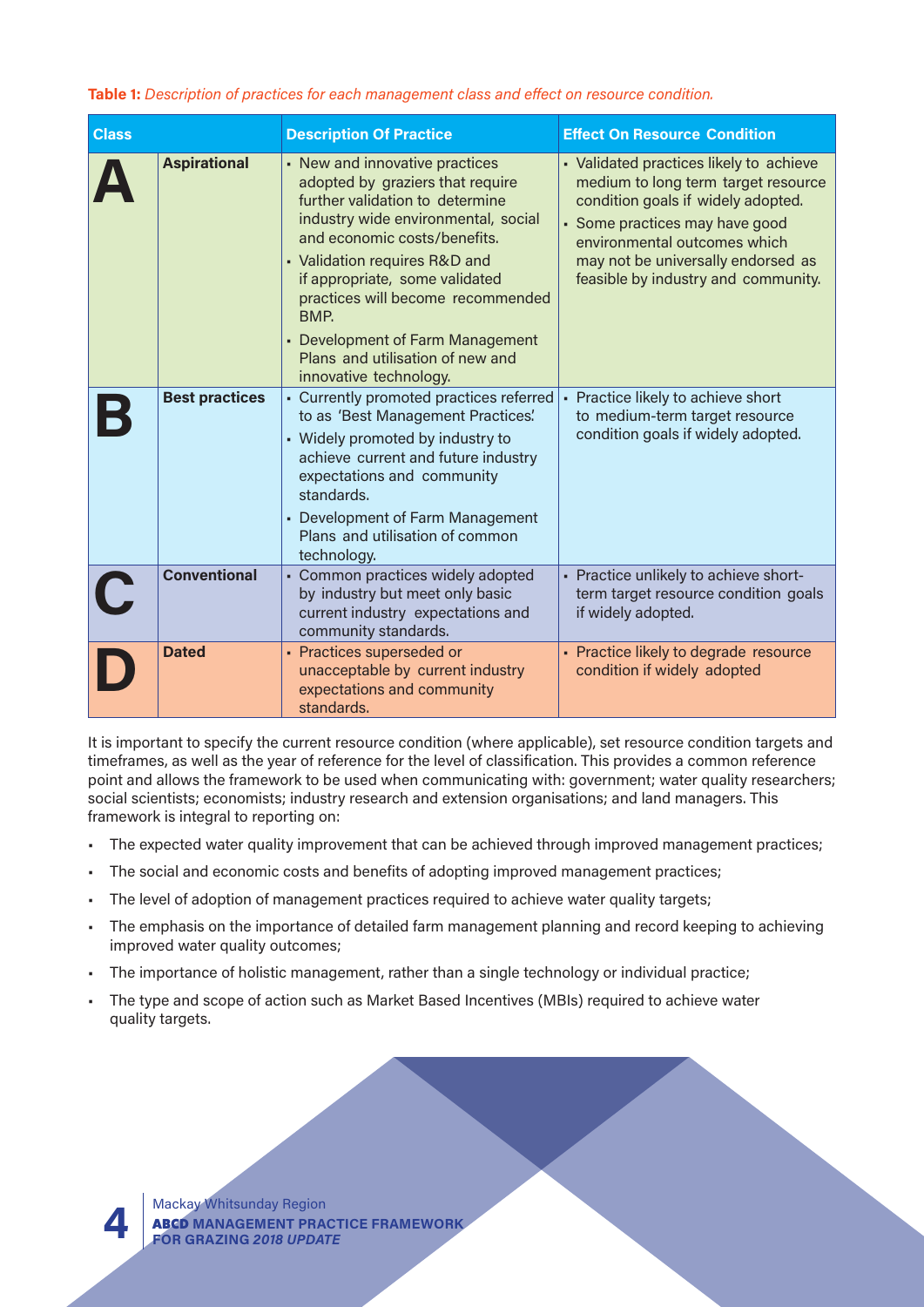[Figure 1](#page-4-0) illustrates the conceptual flow of the ABCD Framework. Water Quality improvement grants are used as incentives for graziers in recognition of the fact that they are absorbing the cost of practice change that will have a public benefit. These grants are supported by extension, research and development provided by NRM groups, departmental staff and private entities.



#### <span id="page-4-0"></span>**Figure 1:** *ABCD conceptual flow diagram*

ABCD **MANAGEMENT PRACTICE FRAMEWORK FOR GRAZING AND READ ASSAUR**<br>**FOR GRAZING 2018 UPDATE**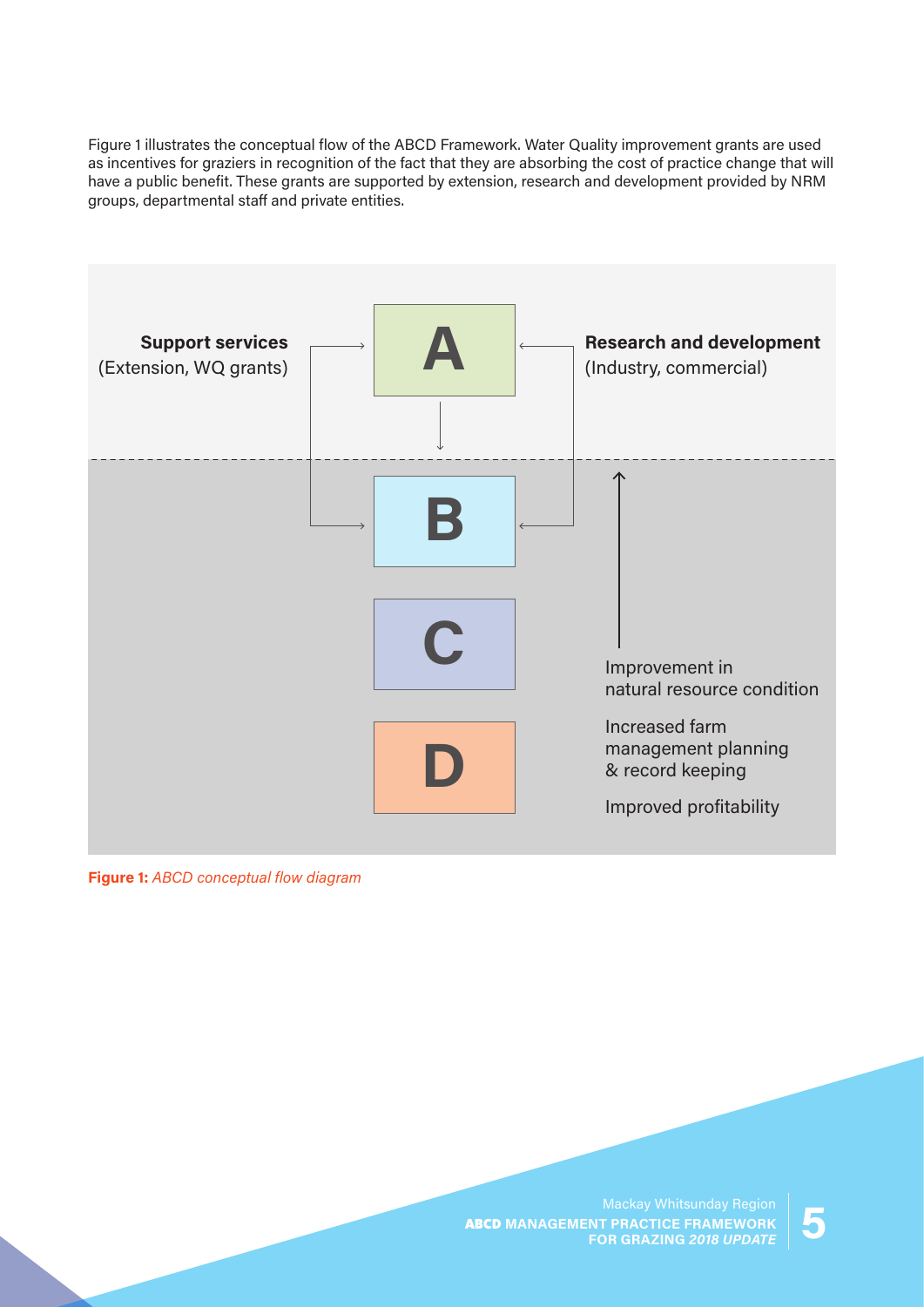## 3. Developing the Mackay Whitsunday Framework

This document is the second update of the original 2010-11 Mackay Whitsunday Region Grazing Management Practices ABCD Management Frameworks. Contributors to the original document are listed in Appendix A, together with the contributors that assisted with the review and update of the current document. The Mackay Whitsunday Grazing Working Group met in September 2015 and again in 2018 to provide input on the current update.

Whilst the focus of the outcomes associated with practices outlined in this document is on optimising end-ofcatchment water quality and marine ecosystem health; the practices identified have also been evaluated in terms of their economic and social benefits to the individual land managers and the broader community prior to being adopted as the most suitable grazing management practices.

The ABCD framework classification descriptions for grazing have been reviewed and updated to ensure:

- the wording of the classification descriptions match current industry terminology;
- resource condition indicators have been defined (for appropriate parameters);
- the link between the resource condition indicators and the level of practice is validated;
- actions required to move from one level of management to another level of management are further defined;
- the practice and classifications align with the Grazing BMP program.

The Grazing BMP Program is a joint initiative between the Queensland Government, Agforce and the Fitzroy Basin Association. This program is a voluntary, industry led process that helps graziers identify improved practices, which in turn can help improve the long-term profitability of their enterprise. In time, it will also allow the grazing industry to demonstrate good environmental and animal welfare management to the wider community.

**Further information on Grazing BMP can be found at [www.bmpgrazing.com.au](http://www.bmpgrazing.com.au)**

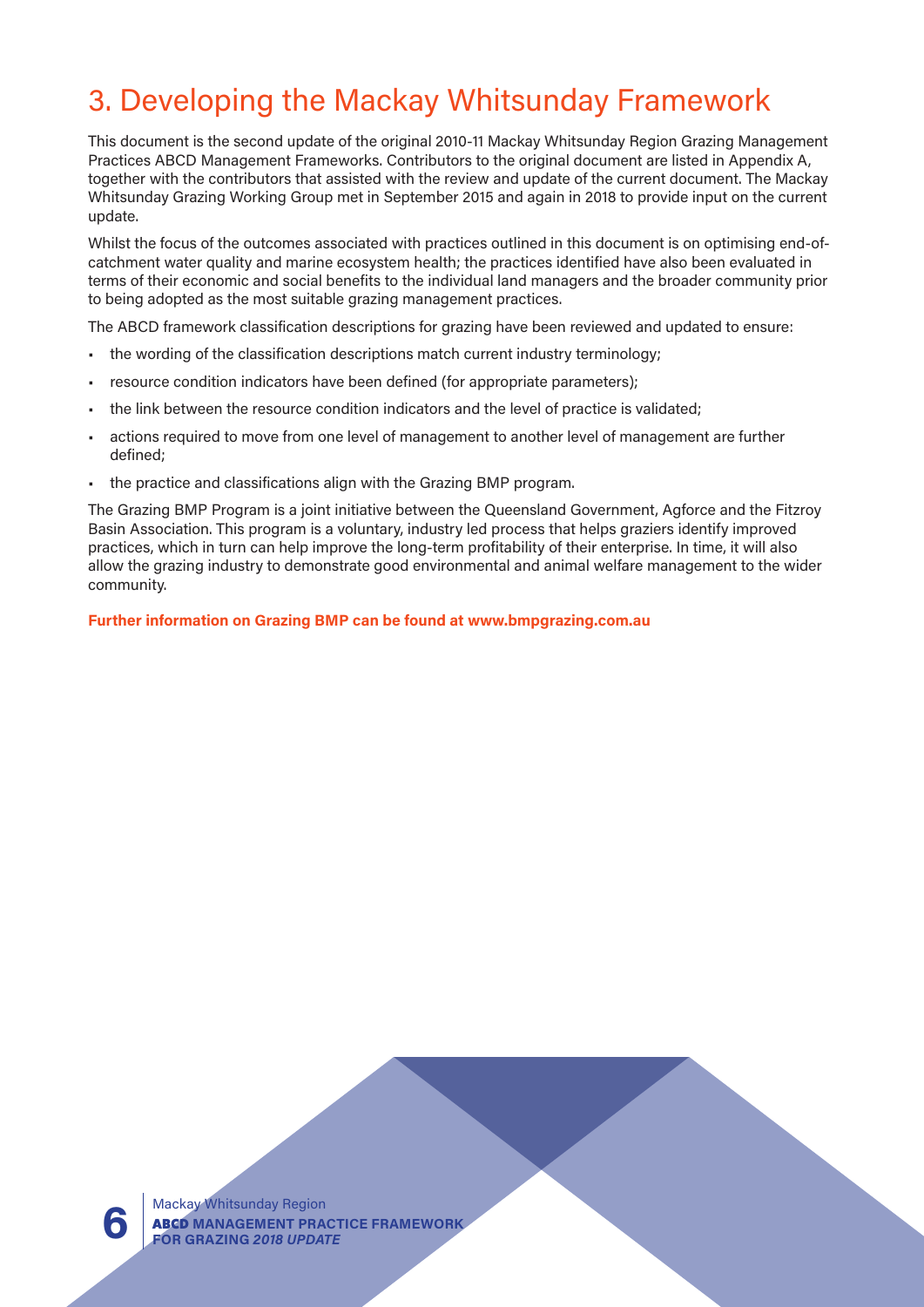## 4. Grazing Management Practices

The ABCD framework for Mackay Whitsunday identifies standards of grazing management (as opposed to resource condition) within the grazing industry for different parameters that impact on water quality including:

- 1 . Pasture Management
- 2. Pasture Recovery
- 3. Riparian Management
- 4. Gully Management
- 5. Nutrient Management
- 6. Pesticide Management
- 7. Planning and Record Keeping

The grazing management practices that are considered A, B, C or D class are presented in Sections [4.1](#page-6-0) to 4.7.

### <span id="page-6-0"></span>4.1 Pasture Management

Pasture management practices for grazing are summarised below. Current practice within any one enterprise is likely to be a combination of all practices in the table and producers may need to alter the combination in response to seasonal fluctuations, input costs or market forces.

| <b>DATED</b>                                                                                                                                                                                                                                                                                                                                                                       | <b>CONVENTIONAL</b>                                                                                                                                                                                                                                                                                                                                             |
|------------------------------------------------------------------------------------------------------------------------------------------------------------------------------------------------------------------------------------------------------------------------------------------------------------------------------------------------------------------------------------|-----------------------------------------------------------------------------------------------------------------------------------------------------------------------------------------------------------------------------------------------------------------------------------------------------------------------------------------------------------------|
| Pasture management practices that are superseded<br>or unacceptable                                                                                                                                                                                                                                                                                                                | Pasture management practices that meet minimum<br>expectations                                                                                                                                                                                                                                                                                                  |
| Stocking rate exceeds pasture availability<br>Description:<br>No pasture monitoring.<br>1.<br>2. Ground cover targets exceeded for most grazing<br>land types in most years.<br>3. No spelling.<br>Regular survival supplementary feeding.<br>4.<br>5. No weed control.<br>6. Lack of infrastructure to deal with stocking rate.<br>No stock management or animal husbandry.<br>7. | No differentiation between grazing land types<br>Description:<br>1. Pasture management strategy based on the<br>major grazing land type.<br>2. Pasture monitoring only conducted for the major<br>grazing land type.<br>3. Stocking rates are based on seasonal visual<br>assessment or set stocking rate (not recorded).<br>Occasional survival feeding.<br>4. |
| <b>Resource Condition:</b><br>Badly degraded.<br>1.<br>2. Absence of perennial, palatable and productive<br>(3P) grasses.<br>3. Increasing areas of erodible bare ground.<br>4. Increasing proportion of weeds.                                                                                                                                                                    | <b>Resource Condition:</b><br>Evident decline in frequency of (3P) grasses.<br>2. Increase in less desirable pasture species.<br>3. Susceptible to erosion.<br>4. Some increase in areas of bare ground.                                                                                                                                                        |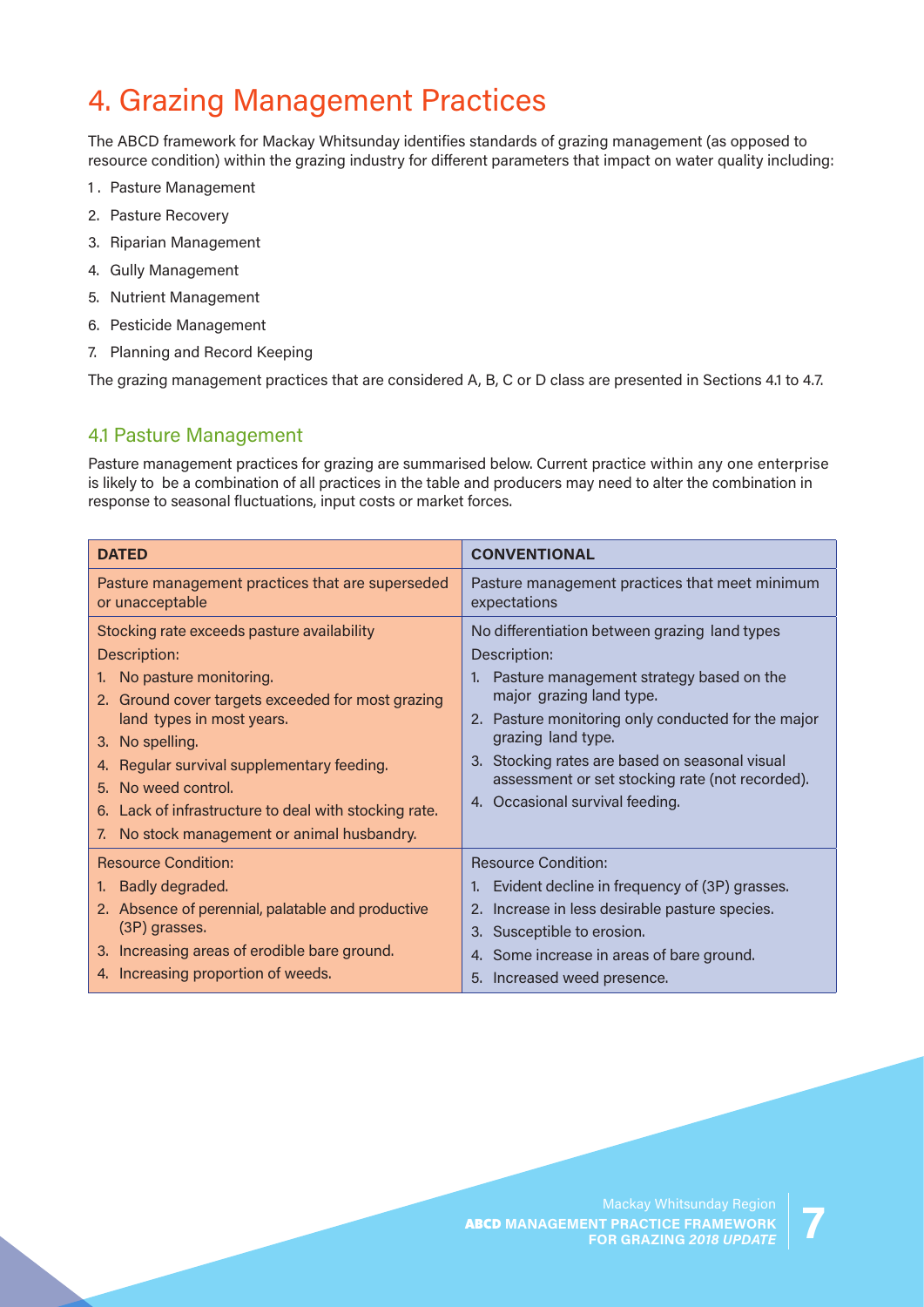| <b>BEST PRACTICE</b>                                                                                                                                                                                                                                                                                                                                                                                                                                                                                                                                                                                                                                                                                                                                                                                                                                                                                                                                                                                                                                                                                                                                                                                                                                                                                                                                                                                                                                                                                                                                                                                                                                                                                                                                                                                      | <b>ASPIRATIONAL</b>                                                                                                                                                                                                                                                                                                                                                                                                                                                                                                                                                                                                                                                                                                                                                                                                                                                                                                                                                                                                                                                                                                                                                                                                                                                                                                                                                                                          |
|-----------------------------------------------------------------------------------------------------------------------------------------------------------------------------------------------------------------------------------------------------------------------------------------------------------------------------------------------------------------------------------------------------------------------------------------------------------------------------------------------------------------------------------------------------------------------------------------------------------------------------------------------------------------------------------------------------------------------------------------------------------------------------------------------------------------------------------------------------------------------------------------------------------------------------------------------------------------------------------------------------------------------------------------------------------------------------------------------------------------------------------------------------------------------------------------------------------------------------------------------------------------------------------------------------------------------------------------------------------------------------------------------------------------------------------------------------------------------------------------------------------------------------------------------------------------------------------------------------------------------------------------------------------------------------------------------------------------------------------------------------------------------------------------------------------|--------------------------------------------------------------------------------------------------------------------------------------------------------------------------------------------------------------------------------------------------------------------------------------------------------------------------------------------------------------------------------------------------------------------------------------------------------------------------------------------------------------------------------------------------------------------------------------------------------------------------------------------------------------------------------------------------------------------------------------------------------------------------------------------------------------------------------------------------------------------------------------------------------------------------------------------------------------------------------------------------------------------------------------------------------------------------------------------------------------------------------------------------------------------------------------------------------------------------------------------------------------------------------------------------------------------------------------------------------------------------------------------------------------|
| <b>Currently promoted Best Management Practices</b>                                                                                                                                                                                                                                                                                                                                                                                                                                                                                                                                                                                                                                                                                                                                                                                                                                                                                                                                                                                                                                                                                                                                                                                                                                                                                                                                                                                                                                                                                                                                                                                                                                                                                                                                                       | Innovative pasture management practices that<br>require further validation                                                                                                                                                                                                                                                                                                                                                                                                                                                                                                                                                                                                                                                                                                                                                                                                                                                                                                                                                                                                                                                                                                                                                                                                                                                                                                                                   |
| Independent management of less resilient grazing<br>land types<br>Description:<br>1. Pasture management strategy based on all<br>grazing land types.<br>2. All grazing land types fenced where practical and<br>appropriate.<br>3. Pasture monitoring is conducted across multiple<br>land types at critical times and results are<br>used to make decisions on stocking rates and<br>supplement programs to maintain an acceptable<br>level of ground cover.<br>4. Soil testing of different land types and<br>recommended fertiliser regimes are then followed<br>where appropriate.<br>5. Water infrastructure is appropriate for paddock<br>size and carrying capacity and minimises uneven<br>grazing and sacrifice zones around water points.<br>6. New watering points are established when cattle<br>are excluded from existing watering sources by<br>fencing to land type.<br>7. Seasonal spelling.<br>8. Adoption of holistic resource management<br>systems such as time controlled grazing.<br>9. Monitoring grass: legume ratios (ie. 60:40).<br>10. Provide feed supplements to improve animal<br>nutrition and utilise dry (lignified) standing feed.<br>11. Provide feed supplements to alleviate potentially<br>damaging grazing pressure.<br>12. Females managed in classified groups according<br>to pregnancy status, cows, maiden heifers, first<br>calf heifers and placed in specific paddocks<br>according to nutritional requirements.<br>13. Bulls have access to females for a restricted time<br>based on calving in the middle of the Green Date<br>(ie. the date at which to expect a rain event of two<br>inches or more over three consecutive days).<br>14. Shelter (for example timber belts, non-boggy<br>terrain and ridgelines) is available in adverse<br>weather. | Property specific - independent management all<br>grazing land types<br>Description:<br>1. All B Class practices implemented.<br>2. Stocking rates are based on consideration of<br>longer term climatic data for all grazing land<br>types.<br>3. Long-term carrying capacity is known for<br>all grazing land types but stocking rates are<br>adjusted seasonally to achieve ground cover<br>targets (ie. maintaining at least 90% of ground<br>cover all year round).<br>4. Soil testing is georeferenced and monitoring sites<br>established for each land type.<br>5. Nutrient deficiencies remedied based on soil tests<br>and subsequent professional recommendations.<br>6. Stock requirements seldom exceed pasture<br>availability.<br>7. Seasonally tailored supplement programs match<br>results of soil tests, faecal NIRS sampling,<br>pasture monitoring or blood samples.<br>8. Improved pastures are sown specifically for<br>heifers and sale stock (steers and cull females).<br>9. Paddocks are subdivided into areas that optimise<br>resource utilisation.<br>10. Joining, weaning and stock sales are planned<br>around seasonal pasture production and<br>strategies are in place to respond to seasonal<br>conditions.<br>11. Fencing off vulnerable overgrazed areas to allow<br>recovery of pastures (ie. electric fencing or<br>opportunity to explore virtual fencing methods). |
| <b>Resource Condition:</b><br>Stable or increasing frequency of 3P grasses.<br>1.<br>Managed weed presence (woody or otherwise).<br>2.<br>3. Maintain or improve soil condition.                                                                                                                                                                                                                                                                                                                                                                                                                                                                                                                                                                                                                                                                                                                                                                                                                                                                                                                                                                                                                                                                                                                                                                                                                                                                                                                                                                                                                                                                                                                                                                                                                          | <b>Resource Condition:</b><br>High frequency of 3P grasses.<br>1.<br>2. Proactive weed control program.<br>3. Minimal erosion, with management strategy in<br>place.<br>4. Minimal woodland thickening, with management<br>strategy in place.                                                                                                                                                                                                                                                                                                                                                                                                                                                                                                                                                                                                                                                                                                                                                                                                                                                                                                                                                                                                                                                                                                                                                                |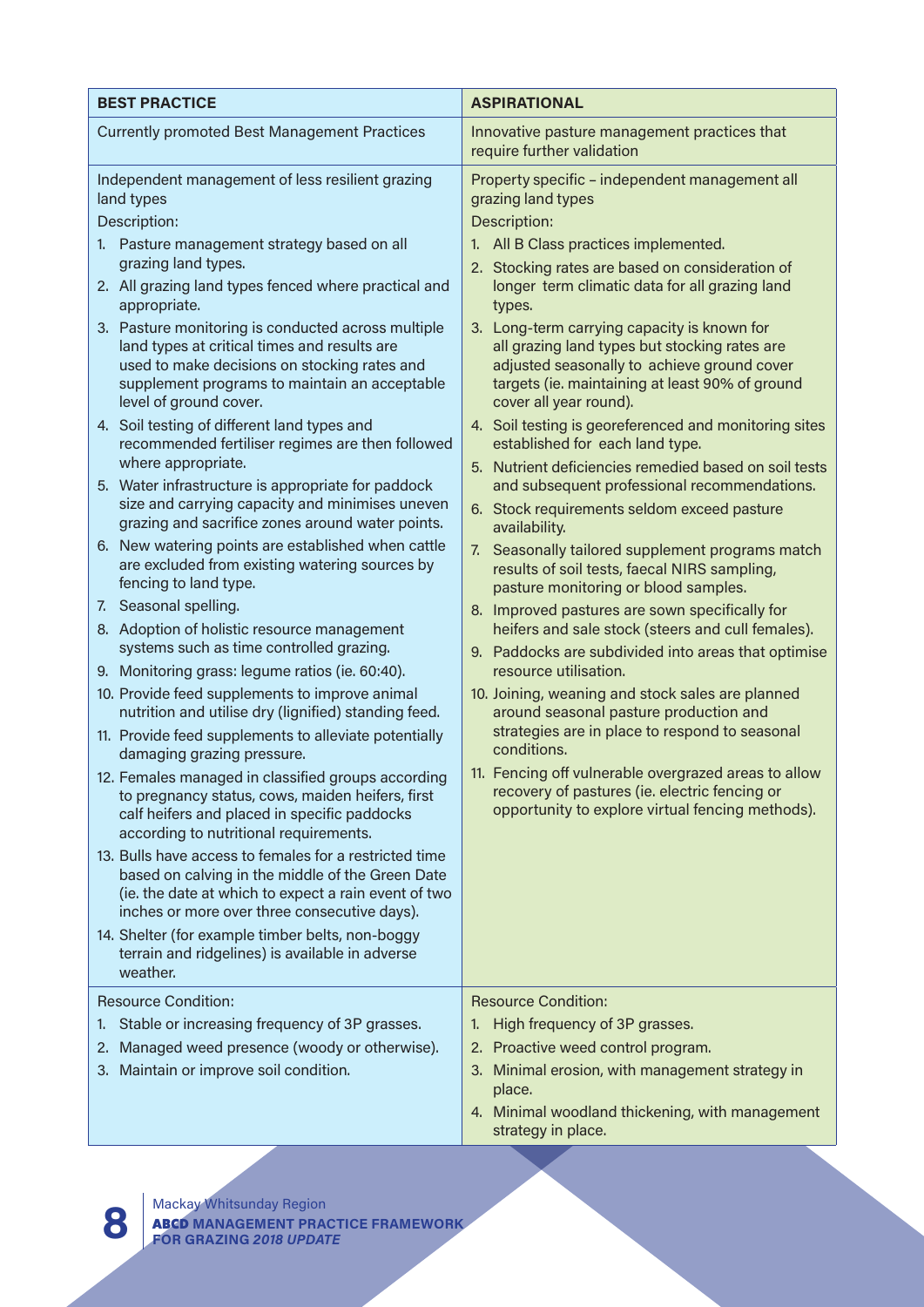### 4.2 Pasture Recovery

Pasture spelling (ie. recovery) practices for grazing are summarised below. Current practice is likely to be a mix of all practices in the table.

| <b>DATED</b>                                                                                              | <b>CONVENTIONAL</b>                                                                                                                                                                                                                                                                                                                            |
|-----------------------------------------------------------------------------------------------------------|------------------------------------------------------------------------------------------------------------------------------------------------------------------------------------------------------------------------------------------------------------------------------------------------------------------------------------------------|
| Pasture spelling practices that are superseded or<br>unacceptable                                         | Pasture spelling practices that meet minimum<br>expectations                                                                                                                                                                                                                                                                                   |
| Stocking rate exceeds pasture availability                                                                | No differentiation between grazing land types                                                                                                                                                                                                                                                                                                  |
| Description:                                                                                              | Description:                                                                                                                                                                                                                                                                                                                                   |
| Pasture spelling not used in the management of<br>any grazing land types.<br>2. Lack of internal fencing. | Spelling is opportunistic and is usually a one-<br>off occurrence in the wet season with limited<br>planning.<br>2. Pasture monitoring to determine spelling regime<br>is conducted periodically for the management of<br>less resilient land types.<br>3. Inadequate fencing and infrastructure.<br>4. De-stocking as a consequence of above. |
| <b>Resource Condition:</b>                                                                                | <b>Resource Condition:</b>                                                                                                                                                                                                                                                                                                                     |
| As per Pasture Management                                                                                 | As per Pasture Management                                                                                                                                                                                                                                                                                                                      |

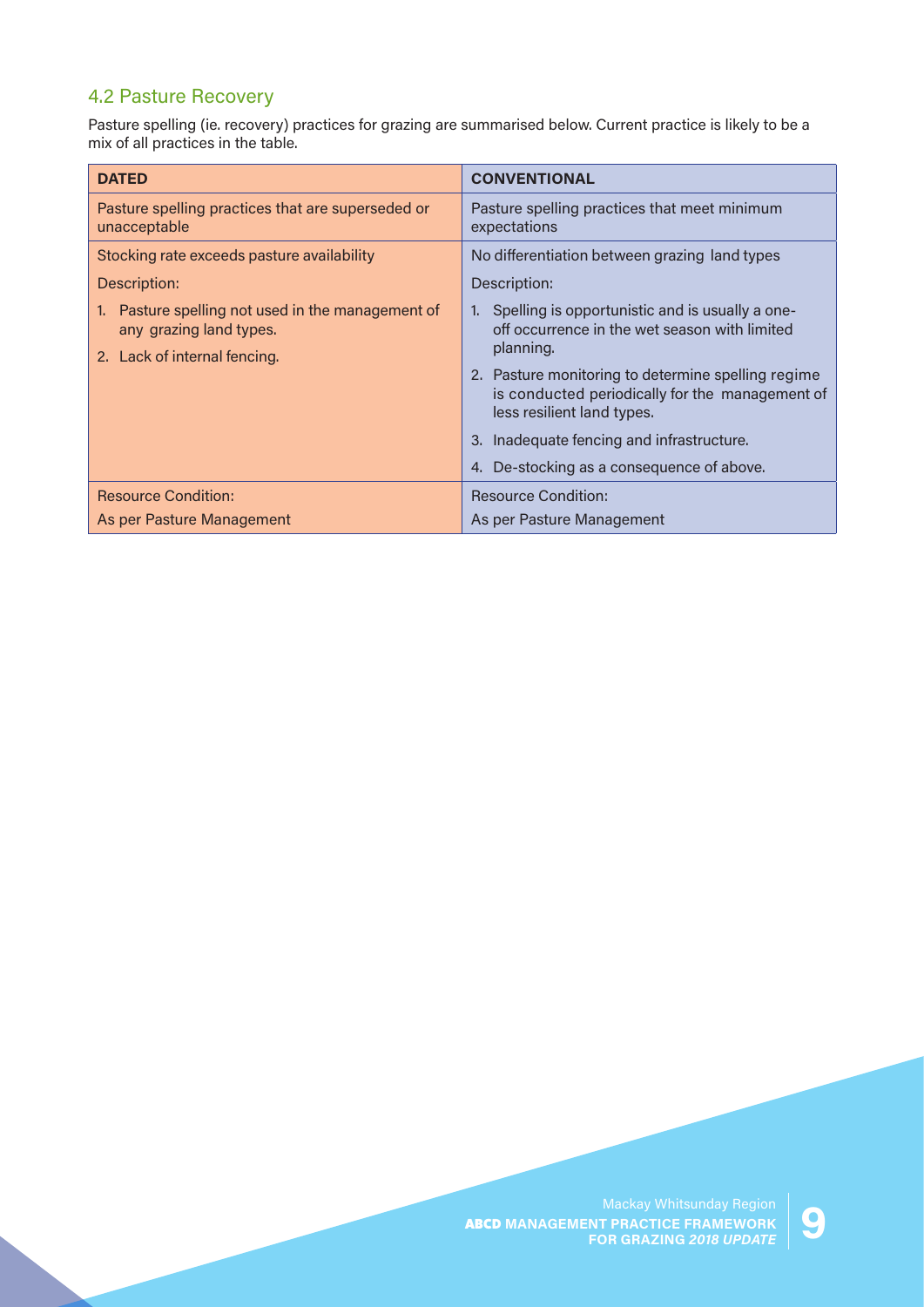| <b>BEST PRACTICE</b>                                                                                                                                  | <b>ASPIRATIONAL</b>                                                                          |
|-------------------------------------------------------------------------------------------------------------------------------------------------------|----------------------------------------------------------------------------------------------|
| <b>Currently promoted Best Management Practices</b>                                                                                                   | Innovative pasture spelling practices that require<br>further validation                     |
| Pasture spelling for less resilient grazing land types                                                                                                | Pasture spelling for all grazing land types                                                  |
| Description:                                                                                                                                          | Description:                                                                                 |
| 1. Pasture allowed to re-seed at appropriate                                                                                                          | 1. All B Class practices implemented.                                                        |
| intervals.                                                                                                                                            | 2. Appropriate planning is conducted for all land                                            |
| 2. During re-seed periods of pastures, introduce<br>new species to establish high diversity in                                                        | types.                                                                                       |
| pastures (ie. predominantly perennials and<br>include some annuals).                                                                                  | 3. Grazing strategies implemented during the<br>growing season.                              |
| 3. Pasture spelling (such as wet season spelling)                                                                                                     | 4. Stocking numbers per paddock are recorded<br>electronically and compared across different |
| is used periodically in the management of all<br>grazing land types to maximise soil seed bank                                                        | seasons and various years.                                                                   |
| and to provide sufficient rest for the pasture.                                                                                                       | 5. Long-term weather forecasting is used to make                                             |
| 4. Planned annual grazing strategy based on<br>optimum utilisation of country.                                                                        | decisions on stocking rates and buy and sell<br>trigger points.                              |
| 5. Grazing rotations are based on seasonal<br>conditions and pasture monitoring results.                                                              |                                                                                              |
| 6. Land types assessed and vulnerable types given<br>more consideration.                                                                              |                                                                                              |
| 7. Fodder for future droughts is produced on-farm<br>or purchased cheaply during wet cycles.                                                          |                                                                                              |
| 8. Destocking strategy is in place for climatic<br>extremes such as drought.                                                                          |                                                                                              |
| 9. Opportunistic herd management strategy is in<br>place to optimise resource use in favourable<br>seasons.                                           |                                                                                              |
| 10. Paddock and overall property stocking rates<br>are calculated using standard stock units for<br>different classes and spelling regimes determined |                                                                                              |
| accordingly.                                                                                                                                          |                                                                                              |
| <b>Resource Condition:</b>                                                                                                                            | <b>Resource Condition:</b>                                                                   |
| As per Pasture Management                                                                                                                             | As per Pasture Management                                                                    |

Mackay Whitsunday Region ABCD **MANAGEMENT PRACTICE FRAMEWORK 10 FOR GRAZING** *2018 UPDATE*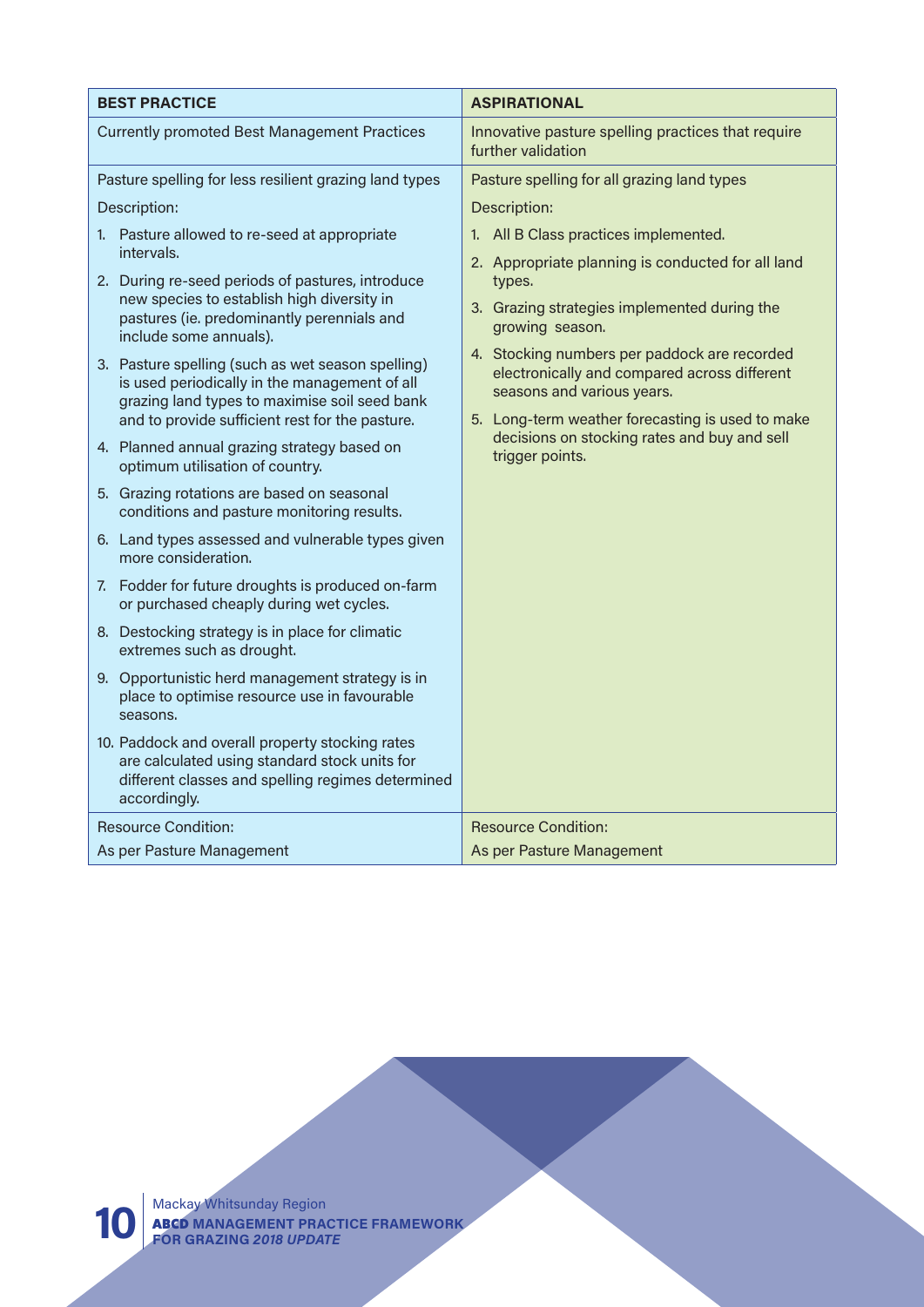## 4.3 Riparian Management

Riparian management practices for grazing are summarised below. Current practice is likely to be a mix of all practices in the table.

| <b>DATED</b>                                                                                                                                 | <b>CONVENTIONAL</b>                                                                                                                           |
|----------------------------------------------------------------------------------------------------------------------------------------------|-----------------------------------------------------------------------------------------------------------------------------------------------|
| Riparian management practices that are superseded<br>or unacceptable                                                                         | Riparian management practices that meet minimum<br>expectations                                                                               |
| No independent management of riparian / frontage<br>grazing land types.                                                                      | Some independent management of riparian /<br>frontage grazing land types.                                                                     |
| Description:                                                                                                                                 | Description:                                                                                                                                  |
| Riparian grazing land types are not managed<br>1.<br>independently of other grazing land types.                                              | Riparian grazing land types are not fenced or only<br>partly fenced.                                                                          |
| 2. Unrestricted access to riparian zones all year.                                                                                           | 2. Off stream watering points used to encourage                                                                                               |
| 3. Extended periods of excessive stocking rates.                                                                                             | stock away from riparian area.                                                                                                                |
| <b>Resource Condition:</b>                                                                                                                   | <b>Resource Condition:</b>                                                                                                                    |
| Bank erosion and slumping, eroding cattle<br>1.<br>tracks, minimal grass or vegetation cover, weed<br>distribution and density is extensive. | 1. Bank erosion and slumping, eroding cattle tracks,<br>acceptable grass or vegetation cover, weed<br>distribution and density is concerning. |

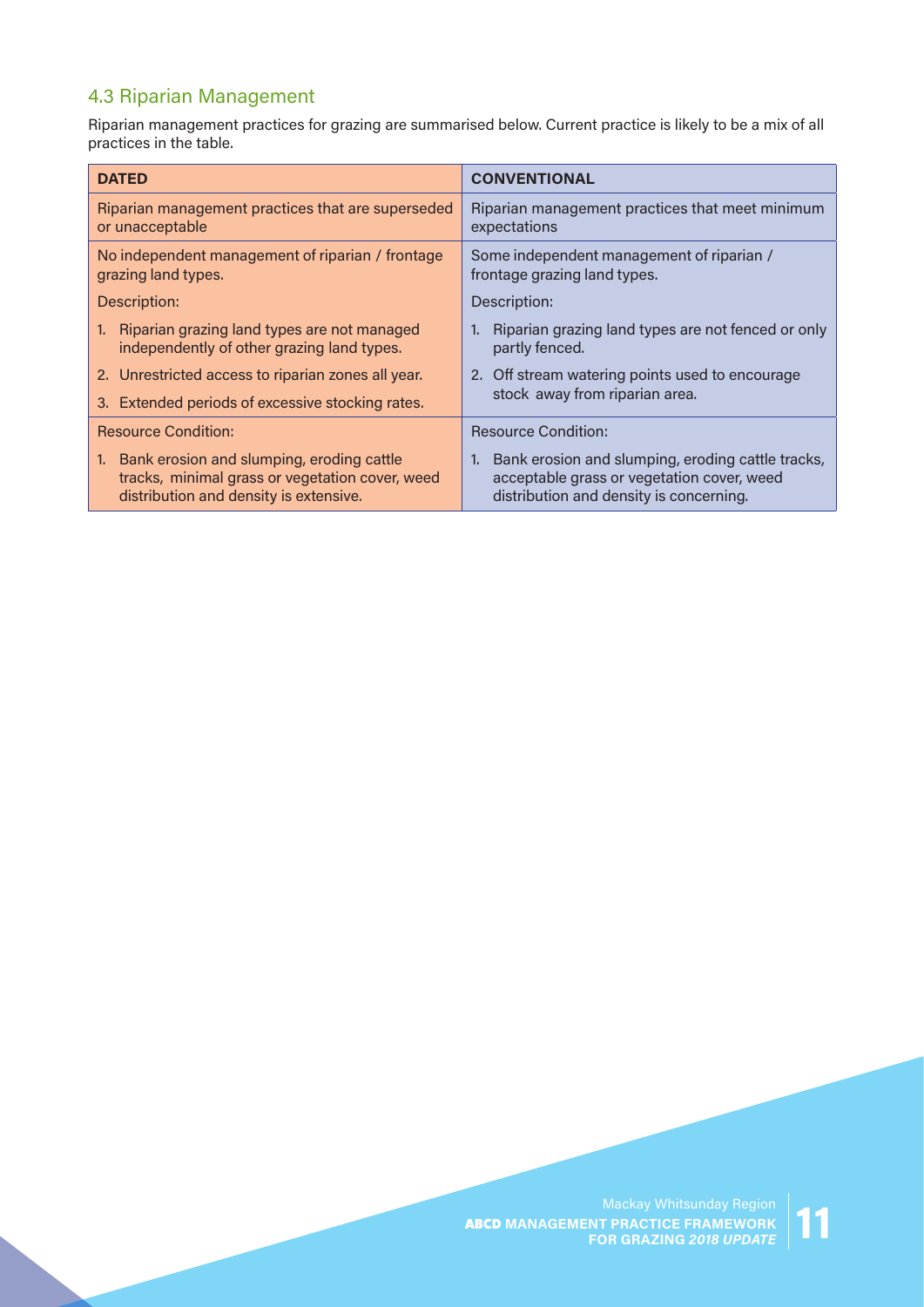| <b>BEST PRACTICE</b>                                                                                                                                                                                                                          | <b>ASPIRATIONAL</b>                                                                                                                                                                                                                            |
|-----------------------------------------------------------------------------------------------------------------------------------------------------------------------------------------------------------------------------------------------|------------------------------------------------------------------------------------------------------------------------------------------------------------------------------------------------------------------------------------------------|
| <b>Currently promoted Best Management Practices</b>                                                                                                                                                                                           | Innovative riparian management practices that<br>require further validation                                                                                                                                                                    |
| Independent management of riparian / frontage<br>grazing land types.                                                                                                                                                                          | Regeneration or revegetation of native vegetation<br>within riparian / frontage grazing land types.                                                                                                                                            |
| Description:                                                                                                                                                                                                                                  | Description:                                                                                                                                                                                                                                   |
| Riparian grazing land types are managed<br>1.                                                                                                                                                                                                 | 1. All B Class practices implemented.                                                                                                                                                                                                          |
| independently of other grazing land types where<br>practical.                                                                                                                                                                                 | 2. Independent grazing management is applied to                                                                                                                                                                                                |
| 2. Where practical riparian areas fenced using<br>permanent robust fencing that is a minimum of<br>20m from the top of the bank, where appropriate<br>on defined watercourses to create a riparian                                            | encourage natural regeneration (weed control) or<br>revegetation of a native riparian vegetation buffer,<br>which is recommended to be at least 10m wide<br>from the top of the bank.<br>3. Stock is excluded while native riparian vegetation |
| paddock.                                                                                                                                                                                                                                      | buffer is established up to 5m tall. The native                                                                                                                                                                                                |
| 3. Pasture monitoring at critical times in riparian<br>areas drives decisions on stocking rates.                                                                                                                                              | riparian vegetation buffer consists of local native<br>trees & shrubs consistent with the original                                                                                                                                             |
| 4. Stocking rates adjusted independently of other<br>grazing land types in response to pasture<br>monitoring to maintain higher ground cover for<br>riparian grazing land types.                                                              | regional ecosystem.<br>4. Seasonal grazing consistent with 'B' class<br>practice can be implemented to manage pasture<br>grass adjacent to the native riparian vegetation                                                                      |
| 5. Restrict access on vulnerable and easily<br>dispersive sodic soils. Planting various<br>groundcover species (ie. predominantly grasses<br>and shrubs) can assist in retaining the soil. Please<br>refer to specific guides on sodic soils. | buffer, once established.                                                                                                                                                                                                                      |
| 6. Grazing management is based on regular, short<br>interval grazing period/s with wet season spelling<br>to maintain ground cover and minimise stock<br>losses.                                                                              |                                                                                                                                                                                                                                                |
| 7. Off-stream watering points provided.                                                                                                                                                                                                       |                                                                                                                                                                                                                                                |
| <b>Resource Condition:</b>                                                                                                                                                                                                                    | <b>Resource Condition:</b>                                                                                                                                                                                                                     |
| 1. Reduced riparian bank slumpage with adequate<br>grass and vegetation cover.                                                                                                                                                                | 1. Stable riparian banks with well-established or<br>regenerating native riparian vegetation buffer at<br>least 10m wide from the top of the bank.                                                                                             |

Mackay Whitsunday Region ABCD **MANAGEMENT PRACTICE FRAMEWORK 12 FOR GRAZING** *2018 UPDATE*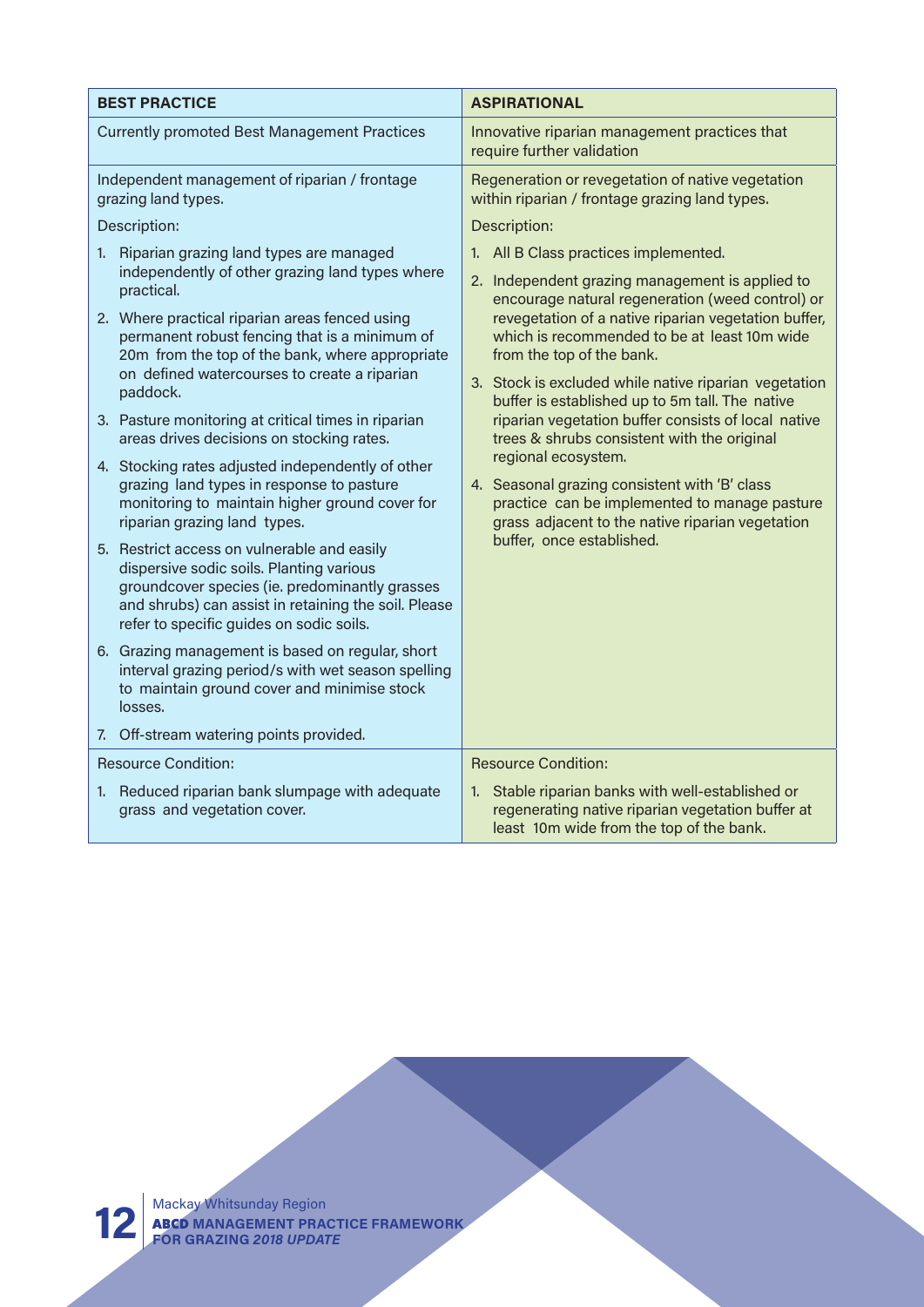## 4.4 Gully Management

Gully management practices for grazing are summarised below. Current practice is likely to be a mix of all practices in the table.

| <b>DATED</b>                                                                                                                                                                                                                                                                                                                                                                                                                                                                                                                                                                                                                                                                                                                                                                                                                                                                                                                                                                                                                                                                                                  | <b>CONVENTIONAL</b>                                                                                                                                                                                                                                                                                                                                                                                                                                                                                                                                                                                                                                                                                                                                                                                                                                                                                                                                                                                                                                                                                                                                                                                                                                                                                                                                |
|---------------------------------------------------------------------------------------------------------------------------------------------------------------------------------------------------------------------------------------------------------------------------------------------------------------------------------------------------------------------------------------------------------------------------------------------------------------------------------------------------------------------------------------------------------------------------------------------------------------------------------------------------------------------------------------------------------------------------------------------------------------------------------------------------------------------------------------------------------------------------------------------------------------------------------------------------------------------------------------------------------------------------------------------------------------------------------------------------------------|----------------------------------------------------------------------------------------------------------------------------------------------------------------------------------------------------------------------------------------------------------------------------------------------------------------------------------------------------------------------------------------------------------------------------------------------------------------------------------------------------------------------------------------------------------------------------------------------------------------------------------------------------------------------------------------------------------------------------------------------------------------------------------------------------------------------------------------------------------------------------------------------------------------------------------------------------------------------------------------------------------------------------------------------------------------------------------------------------------------------------------------------------------------------------------------------------------------------------------------------------------------------------------------------------------------------------------------------------|
| Gully management practices that are superseded or<br>unacceptable                                                                                                                                                                                                                                                                                                                                                                                                                                                                                                                                                                                                                                                                                                                                                                                                                                                                                                                                                                                                                                             | Gully management practices that meet minimum<br>expectations                                                                                                                                                                                                                                                                                                                                                                                                                                                                                                                                                                                                                                                                                                                                                                                                                                                                                                                                                                                                                                                                                                                                                                                                                                                                                       |
| No gully management<br>Description:<br>1. Gully management not used for any grazing land<br>types.                                                                                                                                                                                                                                                                                                                                                                                                                                                                                                                                                                                                                                                                                                                                                                                                                                                                                                                                                                                                            | Gully management for identified risk areas<br>Description:<br>1. Identification of risk areas with appropriate action<br>taken.<br>2. No rehabilitation of identified eroding gullies.                                                                                                                                                                                                                                                                                                                                                                                                                                                                                                                                                                                                                                                                                                                                                                                                                                                                                                                                                                                                                                                                                                                                                             |
| <b>Resource Condition:</b><br>1. Actively eroding gullies, with moving sediment.                                                                                                                                                                                                                                                                                                                                                                                                                                                                                                                                                                                                                                                                                                                                                                                                                                                                                                                                                                                                                              | <b>Resource Condition:</b><br>1. Actively eroding gullies, with moving sediment.                                                                                                                                                                                                                                                                                                                                                                                                                                                                                                                                                                                                                                                                                                                                                                                                                                                                                                                                                                                                                                                                                                                                                                                                                                                                   |
| <b>BEST PRACTICE</b>                                                                                                                                                                                                                                                                                                                                                                                                                                                                                                                                                                                                                                                                                                                                                                                                                                                                                                                                                                                                                                                                                          | <b>ASPIRATIONAL</b>                                                                                                                                                                                                                                                                                                                                                                                                                                                                                                                                                                                                                                                                                                                                                                                                                                                                                                                                                                                                                                                                                                                                                                                                                                                                                                                                |
| <b>Currently promoted Best Management Practices</b>                                                                                                                                                                                                                                                                                                                                                                                                                                                                                                                                                                                                                                                                                                                                                                                                                                                                                                                                                                                                                                                           | Innovative gully management practices that require<br>further validation                                                                                                                                                                                                                                                                                                                                                                                                                                                                                                                                                                                                                                                                                                                                                                                                                                                                                                                                                                                                                                                                                                                                                                                                                                                                           |
| Gully management for vulnerable grazing land types<br>Description:<br>1. All grazing land types in the active gully<br>catchment are managed independently of other<br>grazing land types where appropriate.<br>2. Active stabilisation of gullies using restoration or<br>mechanical intervention.<br>3. Prevent establishment of new gullies and contain<br>expansion of established gullies in susceptible or<br>vulnerable grazing land types.<br>4. Rehabilitated areas are fenced and managed<br>independently during rehabilitation period.<br>5. Planning for infrastructure aims to minimise the<br>risk of gully erosion.<br>6. Susceptible areas are monitored and site-specific<br>restoration activities (including mechanical<br>intervention) are implemented when appropriate.<br>Stocking rates adjusted independently of other<br>7.<br>grazing land types in response to pasture<br>monitoring to maintain higher ground cover<br>within the active gully catchment.<br>8. Stocking rates based on pasture monitoring at<br>critical times conducted for vulnerable grazing<br>land types. | Gully management for all grazing land types<br>Description:<br>1. All B Class practices implemented.<br>2. Stocking rates are based on consideration of<br>seasonal variability and monitoring in critical<br>periods conducted for grazing land types in the<br>active gully catchment.<br>3. Annual or biannual wet season spelling or<br>complete exclusion is conducted for grazing land<br>types within the active gully catchment during<br>the rehabilitation period.<br>4. Identify all at risk soil types via soil mapping.<br>5. Professional advice informs appropriate mix<br>of strategies to improve areas of gully erosion,<br>which may include stock exclusion, mechanical<br>reshaping of gully heads and sides and the<br>installation of porous check dams.<br>6. If budget allows, investigate methodologies of<br>gully management, such as:<br>a. Placement of debris or silt traps at bank toe<br>to facilitate sediment and seed deposition to<br>encourage tree/shrub regeneration.<br>b. Engineered Stream Bank toe protection<br>or bed protection using rock or timber<br>structures and/or battering and revegetation.<br>c. Construction of porous check dams with<br>fallen timber is commenced by laying the<br>metal mesh across the base of the Gully.<br>Sheets are overlapped and joined with<br>fencing wire |
| <b>Resource Condition:</b><br>1. Reduction in the expansion of gully erosion, or<br>movement of sediment out of gully areas.                                                                                                                                                                                                                                                                                                                                                                                                                                                                                                                                                                                                                                                                                                                                                                                                                                                                                                                                                                                  | <b>Resource Condition:</b><br>1. Stable gullies, no expanding gully erosion<br>or movement of sediment out of gully areas.<br>Increasing vegetation cover in erosion prone<br>gullies.                                                                                                                                                                                                                                                                                                                                                                                                                                                                                                                                                                                                                                                                                                                                                                                                                                                                                                                                                                                                                                                                                                                                                             |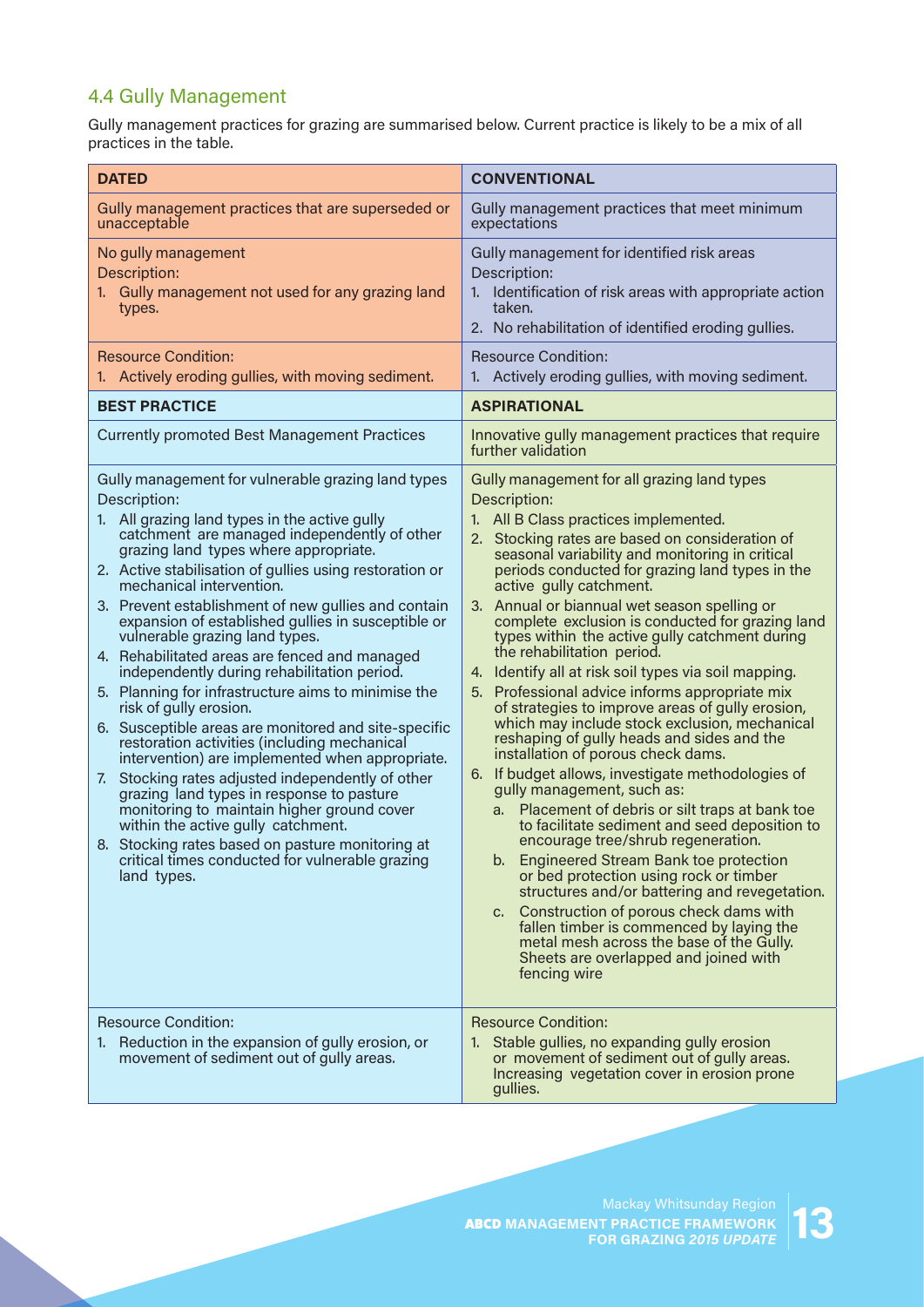### 4.5 Soil Nutrient Management

Soil nutrient management practices are summarised below. As nutrient management progresses to B and A class there is increasing precision in management of nutrient inputs to optimise the supply of nutrients to the pasture. The use of equipment as defined in this table can be owned individually, share-owned or contracted.

| <b>DATED</b>                                                                                                                                                       | <b>CONVENTIONAL</b>                                                                                                                                                                                                                                                                                                                                                                                                              |
|--------------------------------------------------------------------------------------------------------------------------------------------------------------------|----------------------------------------------------------------------------------------------------------------------------------------------------------------------------------------------------------------------------------------------------------------------------------------------------------------------------------------------------------------------------------------------------------------------------------|
| Nutrient management practices that are superseded<br>or unacceptable                                                                                               | Nutrient management practices that meet minimum<br>expectations                                                                                                                                                                                                                                                                                                                                                                  |
| <b>No Nutrient Management</b><br>Description:<br>No nutrient program or opportunistic (price-<br>based) unregulated application.<br>2. No soil sampling undertaken | All land types managed the same for nutrient<br>applications<br>Description:<br>Legumes introduced for increased pasture<br>protein and nitrogen soil levels.<br>2. Applying fertiliser based on visual assessment,<br>and historic application.<br>3. Limited soil testing.<br>4. Uneven application of fertiliser with limited<br>calibration of application equipment.<br>5. One rate application to all land types/property. |
| Machinery:<br>1. Broadcast applicator.                                                                                                                             | Machinery:<br>Broadcast applicator.<br>1 <sub>1</sub>                                                                                                                                                                                                                                                                                                                                                                            |



Mackay Whitsunday Region ABCD **MANAGEMENT PRACTICE FRAMEWORK 14 FOR GRAZING** *2018 UPDATE*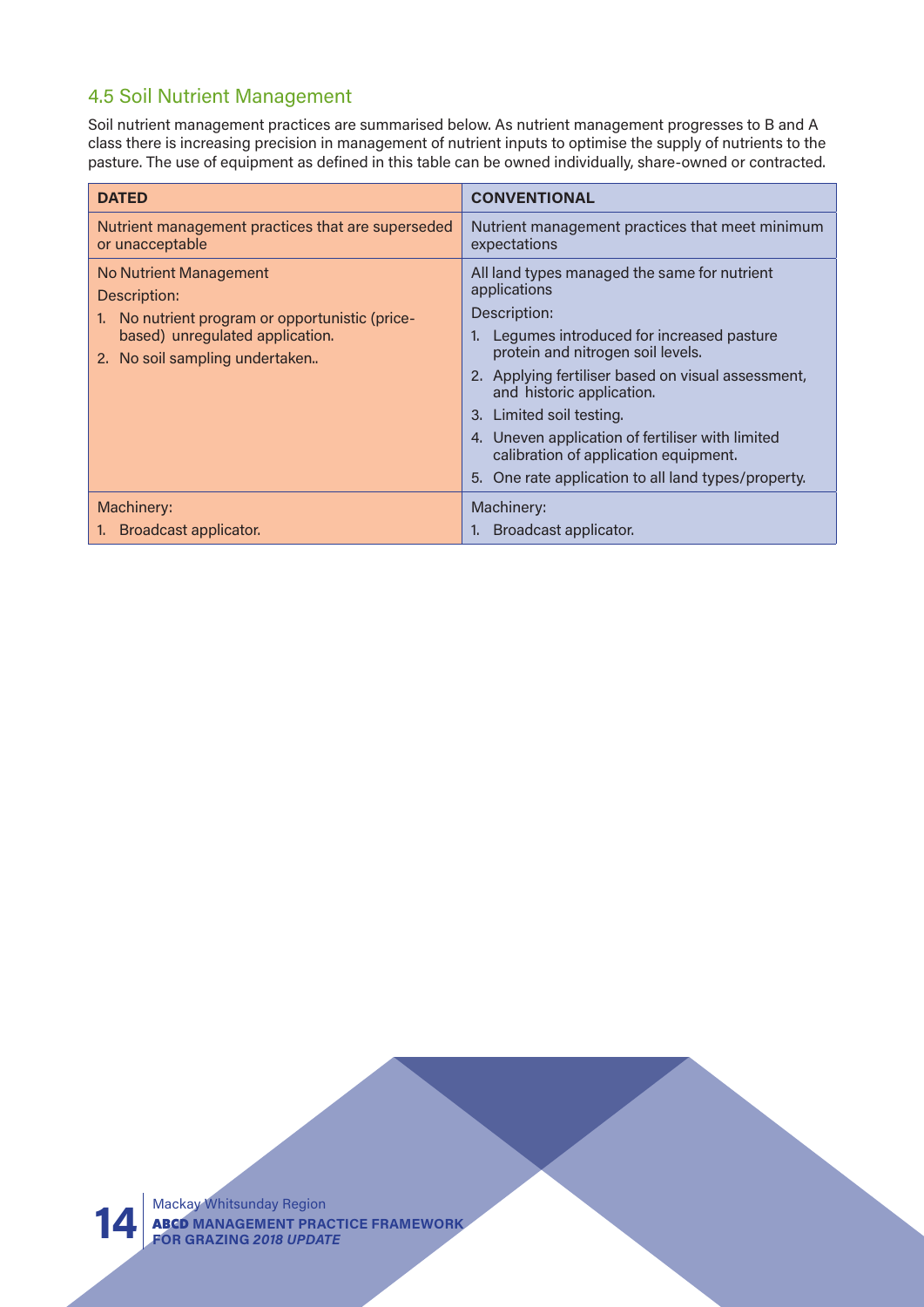| <b>BEST PRACTICE</b>                                                                                                                                                                                                                                                                                                                                                                                                                                                                                                                                                                                                                                                                                                                                                                                                                                                                                                                                  | <b>ASPIRATIONAL</b>                                                                                                                                                                                                                                                                                                                                                                                                                                                                                                                                                                                                                                                                                                                                                                                                                                                                                                                                                                                                                                                          |
|-------------------------------------------------------------------------------------------------------------------------------------------------------------------------------------------------------------------------------------------------------------------------------------------------------------------------------------------------------------------------------------------------------------------------------------------------------------------------------------------------------------------------------------------------------------------------------------------------------------------------------------------------------------------------------------------------------------------------------------------------------------------------------------------------------------------------------------------------------------------------------------------------------------------------------------------------------|------------------------------------------------------------------------------------------------------------------------------------------------------------------------------------------------------------------------------------------------------------------------------------------------------------------------------------------------------------------------------------------------------------------------------------------------------------------------------------------------------------------------------------------------------------------------------------------------------------------------------------------------------------------------------------------------------------------------------------------------------------------------------------------------------------------------------------------------------------------------------------------------------------------------------------------------------------------------------------------------------------------------------------------------------------------------------|
| <b>Currently promoted Best Management Practices</b>                                                                                                                                                                                                                                                                                                                                                                                                                                                                                                                                                                                                                                                                                                                                                                                                                                                                                                   | Innovative nutrient management practices that<br>require further validation                                                                                                                                                                                                                                                                                                                                                                                                                                                                                                                                                                                                                                                                                                                                                                                                                                                                                                                                                                                                  |
| Land types managed independently for nutrient<br>application<br>Description:<br>1. Combined program of soil testing, faecal NIRS<br>sampling, pasture quality monitoring or animal<br>blood samples are used to determine required<br>inputs.<br>2. Conduct soil tests per representative soil type/<br>land type and appropriate fertilizer application<br>related to soil test results/pasture composition/<br>land type.<br>3. Timing nutrient applications with respect to<br>seasonal conditions, rainfall probabilities and<br>appropriate ground cover density (nitrogen-end<br>of wet season / phosphorous-pre wet season<br>where practical).<br>4. Seasonally timed strategic pasture renovation to<br>reduce compaction issues.<br>5. Even application of fertiliser and regular<br>calibration.<br>6. Strategic high nitrogen paddocks (grazing or<br>fodder).<br>7. GPS guidance (light bar or auto steer) in fertiliser<br>application. | Variable rate nutrient application within land types<br>Description:<br>1. All B Class practices implemented.<br>2. Soil testing is georeferenced and monitoring sites<br>established for each land type.<br>3. Nutrient deficiencies remedied based on soil tests<br>and subsequent professional recommendations.<br>4. Apply variable fertiliser rates between paddocks<br>based on representative soil type.<br>5. Soil ameliorants are used to achieve desirable<br>pH.<br>6. Planned pasture renovation based on analysis of<br>soil compaction measurements then treatments<br>are appropriately timed<br>7. Even application of fertiliser is achieved through<br>regular calibration.<br>8. If appropriate soils are available, a finishing<br>system of high input pasture or fodder crop<br>paddocks are used to finish sale stock to genetic<br>potential<br>9. Use of recycled organics to build soil and<br>substitute synthetic fertilisers.<br>10. Use of new legume and grass cultivars<br>matched to soil fertility and used to improve soil<br>properties. |
| Machinery:<br>1. Application of granular or liquid fertiliser with<br>GPS guidance.                                                                                                                                                                                                                                                                                                                                                                                                                                                                                                                                                                                                                                                                                                                                                                                                                                                                   | Machinery:<br>1. Ability to adjust rate for granular or liquid<br>applicators with GPS guidance.                                                                                                                                                                                                                                                                                                                                                                                                                                                                                                                                                                                                                                                                                                                                                                                                                                                                                                                                                                             |

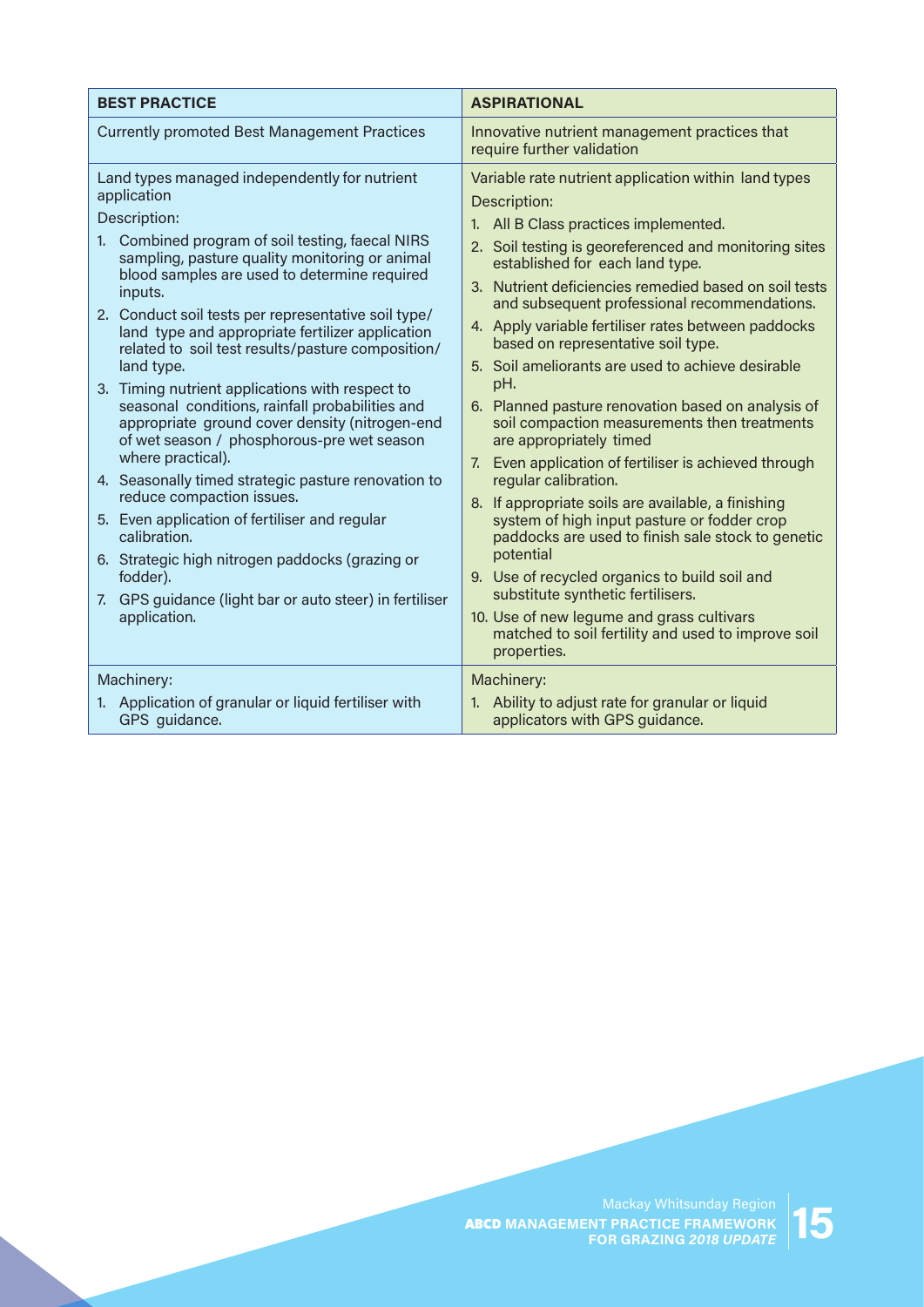### 4.6 Pesticide Management

Pesticide management practices are summarised below. The term pesticide is used in this section and is a general classification for chemicals including herbicides, fungicides, rodenticides and insecticides for which similar management principles apply. The equipment as defined in this table does not have to be owned individually (e.g. can be share-owned, contracted or other).

| <b>DATED</b>                                                          |                                                                                                        | <b>CONVENTIONAL</b>                                                                       |
|-----------------------------------------------------------------------|--------------------------------------------------------------------------------------------------------|-------------------------------------------------------------------------------------------|
| Pesticide management practices that are<br>superseded or unacceptable |                                                                                                        | Pesticide management practices that meet<br>minimum expectations                          |
| Unplanned pesticide management                                        |                                                                                                        | Basic pesticide management                                                                |
| Description:                                                          |                                                                                                        | Description:                                                                              |
| 1.                                                                    | Inappropriate and reactive application and use of                                                      | 1. Basic weed strategy based on chemicals.                                                |
|                                                                       | chemicals.                                                                                             | 2. Reactive preventative weed control.                                                    |
|                                                                       | 2. One herbicide strategy for the whole farm based<br>on historic application rates or rules of thumb. | 3. Alternate strategies not considered.                                                   |
|                                                                       | 3. Often the maximum label rate of residual and<br>knockdown products used irrespective of weed        | 4. Infrequent calibration of spray equipment<br>conducted and limited nozzle maintenance. |
|                                                                       | pressure.                                                                                              | 5. Limited chemical selection based on one or two                                         |
|                                                                       | 4. No drift control.                                                                                   | strategies                                                                                |
|                                                                       | 5. No calibration knowledge.                                                                           | 6. Limited knowledge of appropriate chemicals and<br>application rates.                   |
| 6.                                                                    | Poorly maintained machinery.                                                                           | Minimal Personal Protection Equipment (PPE).<br>7.                                        |
| 7.                                                                    | Inappropriate nozzles used.                                                                            | 8. Meet legislative requirements for chemical                                             |
|                                                                       | 8. Chemical accreditation training not completed or                                                    | storage, application and disposal.                                                        |
|                                                                       | out of date.                                                                                           | 9. Drift control measures in place.                                                       |
| Machinery:                                                            |                                                                                                        | Machinery:                                                                                |
|                                                                       | 1. Standard spray rig, with conventional nozzles.                                                      | 1. Standard spray rig, with a suitable range of<br>nozzles for various application tasks. |

Mackay Whitsunday Region ABCD **MANAGEMENT PRACTICE FRAMEWORK 16 FOR GRAZING** *2018 UPDATE*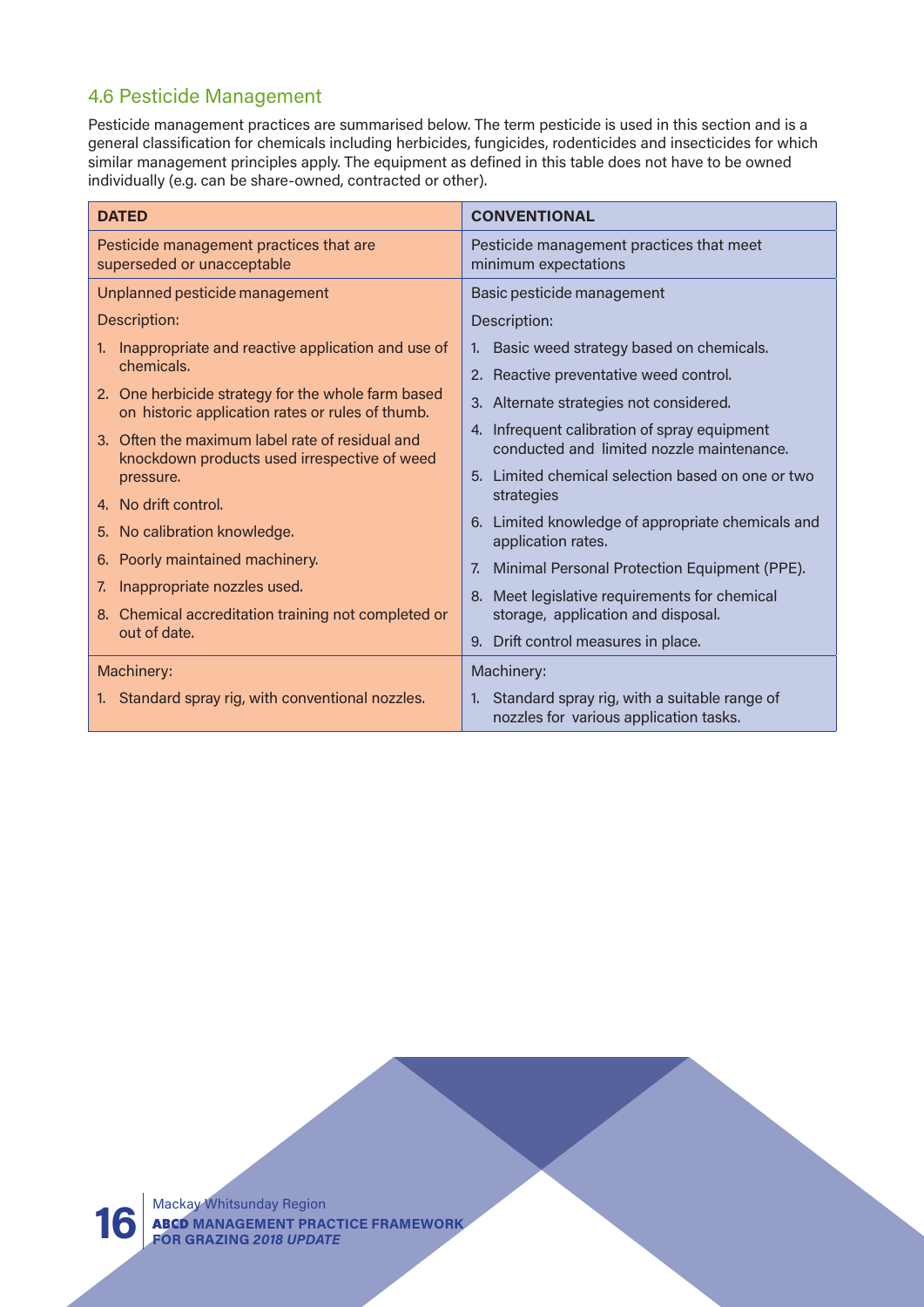| <b>BEST PRACTICE</b>                                                                                                  | <b>ASPIRATIONAL</b>                                                                                                                             |
|-----------------------------------------------------------------------------------------------------------------------|-------------------------------------------------------------------------------------------------------------------------------------------------|
| <b>Currently promoted Best Management Practices</b>                                                                   | Innovative pesticide management practices that<br>require further validation                                                                    |
| Strategic pesticide management                                                                                        | Strategic, spatial and innovative pesticide                                                                                                     |
| Description:                                                                                                          | management                                                                                                                                      |
| Implementation of new application technology<br>1.                                                                    | Description:                                                                                                                                    |
| for, improved placement, timing and drift<br>reduction.                                                               | 1. All B Class practices implemented.                                                                                                           |
| 2. Choice of herbicides and application rates based                                                                   | 2. NIR detection and control of weeds.                                                                                                          |
| on weed spectrum and growth stage.                                                                                    | 3. Low rates of nitrogen are used to fertilise<br>pastures so they can outcompete low-level weed                                                |
| 3. Knockdown herbicides replace residual                                                                              | infestations.                                                                                                                                   |
| herbicides where practical (residual herbicides<br>only used where weed species and pressure<br>demands it).          | 4. Use of drones to map problem weeds and to<br>spray inaccessible places.                                                                      |
| 4. Timing chemical applications with respect to<br>weed stage, irrigation and rainfall probabilities.                 | 5. Spatial recording of the control of major weed<br>species with GPS.                                                                          |
|                                                                                                                       | 6. Understanding the form and function of plants,                                                                                               |
| 5. Integrated weed control approach to weed<br>management including chemical, mechanical<br>biological and nutrition. | including weeds (ie. recognising that weeds are<br>pioneer plants and understanding what their<br>sequence (dominant order and distribution) is |
| 6. The impact of chemicals on beneficial legumes<br>considered.                                                       | indicating about the condition of the soil at a<br>specific site.                                                                               |
| 7. Completed accreditation and competency<br>requirements for chemical usage.                                         |                                                                                                                                                 |
| 8. Frequent calibration of spray equipment including<br>appropriate nozzle maintenance.                               |                                                                                                                                                 |
| 9. Methods in place to prevent weed seed spread<br>and property hygiene.                                              |                                                                                                                                                 |
| 10. Animal health activities are rotated.                                                                             |                                                                                                                                                 |
| 11. Targeted herbicide strategies within paddocks.                                                                    |                                                                                                                                                 |
| 12. GPS guidance (light bar or auto steer) in<br>chemical application.                                                |                                                                                                                                                 |
| Machinery:                                                                                                            | Machinery:                                                                                                                                      |
| Boom jets, low drift nozzles (matched to job),<br>1.<br>splatter guns, wick wipers with manual rate<br>control.       | Boom jets, low drift nozzles (matched to job),<br>1.<br>splatter guns, wick wipers with manual rate<br>control.                                 |
| 2. Pressure sprayers, knapsack sprayers, stem                                                                         | 2. NIR detectors.                                                                                                                               |
| injection/cut stump and slashers.                                                                                     | GPS guidance.<br>3.                                                                                                                             |
| 3. GPS.                                                                                                               | 4. Low impact machinery.                                                                                                                        |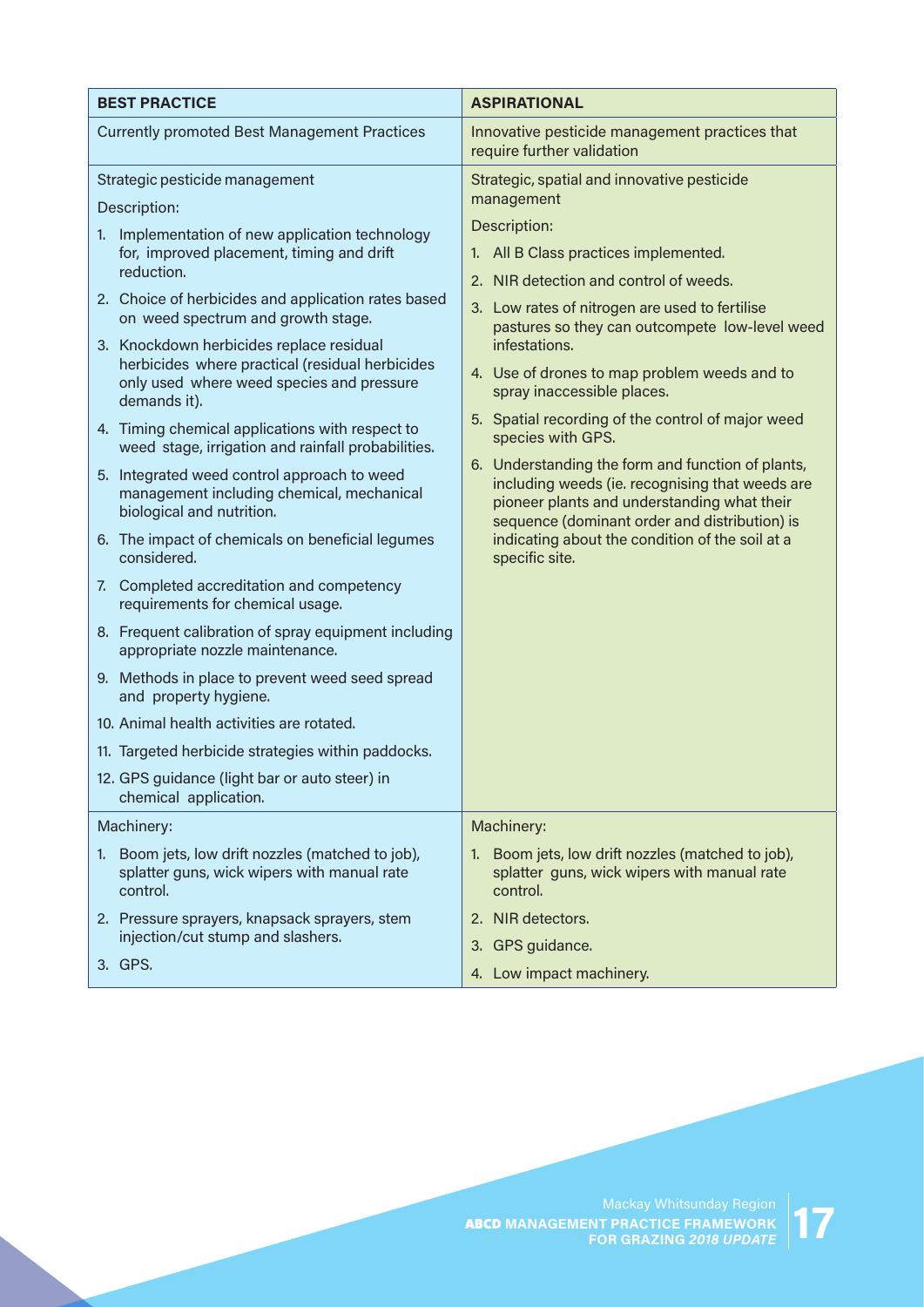## 4.7 Planning and Record Keeping

It is recognised that planning and record keeping practices are inherent to good management and are needed for efficient implementation of all other management practices (i.e. pasture management, pesticide management etc.). As shown in Figure 1, good planning and record keeping drives improvement from lower classes (D or C) to higher classes (B or A).

| <b>DATED</b>                                                                 | <b>CONVENTIONAL</b>                                                               |
|------------------------------------------------------------------------------|-----------------------------------------------------------------------------------|
| Planning and record keeping practices that are<br>superseded or unacceptable | Planning and record keeping practices that meet<br>minimum expectations           |
| No record keeping or planning on natural resource<br>management.             | Basic record keeping and some forward planning on<br>natural resource management. |
| Description:                                                                 | Description:                                                                      |
| 1. No current practice review completed.                                     | No current practice review completed.                                             |
| 2. No formal records kept.                                                   | 2. Basic record keeping.                                                          |
| 3. Records kept in head.                                                     | 3. Basic records kept in pocket notebook or similar                               |
| 4. No forward planning for property improvement or                           | highlighting major events.                                                        |
| increased sustainability.                                                    | 4. Some forward planning into business.                                           |
| 5. No farm map.                                                              | 5. Industry accreditation kept up to date (ie.                                    |
| 6. No financial planning.                                                    | Grazing BMP).                                                                     |
|                                                                              | 6. No or outdated farm map.                                                       |
|                                                                              | Financial planning for current year.                                              |

Mackay Whitsunday Region ABCD **MANAGEMENT PRACTICE FRAMEWORK 18 FOR GRAZING** *2018 UPDATE*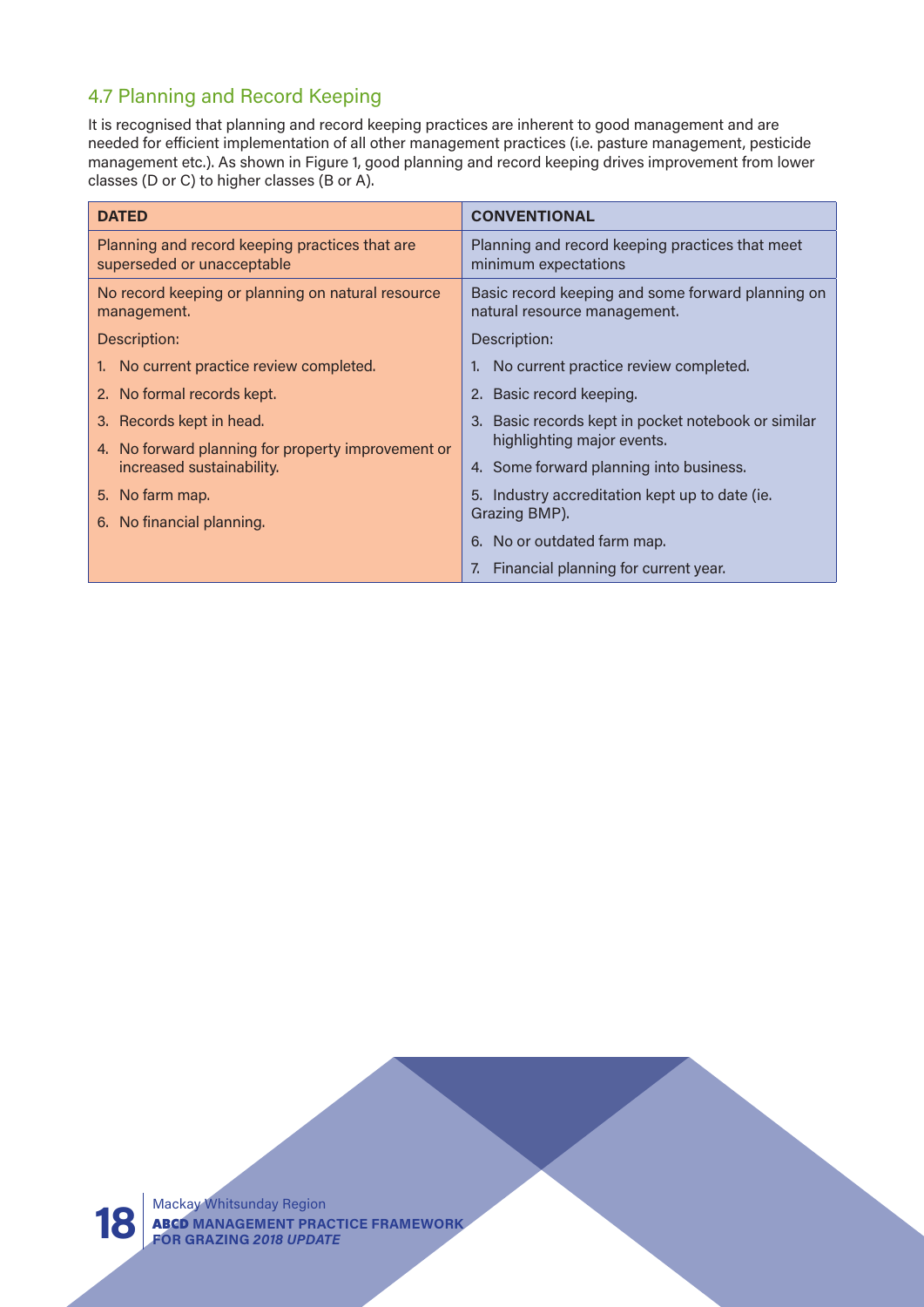| <b>Currently promoted Best Management Practices</b><br>Innovative planning and record keeping practices<br>that require further validation<br>Record keeping and forward planning for optimum<br>Electronic record keeping and forward planning<br>resource management is part of the annual<br>using GIS and emerging technologies.<br>business cycle.<br>Description:<br>Description:<br>1. All B Class practices implemented.<br>1. Current practice review completed.<br>2. High quality formal electronic records kept.<br>2. Completion of Grazing BMP modules.<br>3. Develop and implement a grazing land<br>3. Formal record keeping process established.<br>management plan, which is updated regularly,<br>including a plan for water infrastructure.<br>4. Records kept in a paddock journal or diary.<br>4. Identify grazing land types, pasture types, weed<br>5. Develop and implement a grazing land<br>pressure and variability within each paddock<br>management plan, including a plan for water<br>using GPS and mapping technology.<br>infrastructure.<br>5. Electronic farm map.<br>6. Utilise software tools and similar technologies to<br>interpret land and develop property management<br>6. Records kept in computer database.<br>plan (ie. OGlobe, WALI, Vegmachine, Long<br>7. Business regularly benchmarked using tools such<br>Paddock website).<br>as 'Profit Probe'<br>7. Identify grazing land types and pasture types for<br>8. GPS tracking of livestock (ie. virtual fencing).<br>each paddock using farm maps.<br>8. Record pasture condition and stocking rates.<br>9. Pasture assessments conducted on a regular<br>basis to formulated accurate pasture budgeting<br>using tools such as "Stocktake Plus" app.<br>10. Farm map in electronic or paper format.<br>11. Paper or electronic photo records kept.<br>12. Financial planning is conducted for both the<br>current and future years.<br>13. Pregnancy testing. Female management is<br>planned and dependant on pregnancy status<br>and feed requirements.<br>14. Planning for extreme climatic conditions - | <b>BEST PRACTICE</b> | <b>ASPIRATIONAL</b> |
|-----------------------------------------------------------------------------------------------------------------------------------------------------------------------------------------------------------------------------------------------------------------------------------------------------------------------------------------------------------------------------------------------------------------------------------------------------------------------------------------------------------------------------------------------------------------------------------------------------------------------------------------------------------------------------------------------------------------------------------------------------------------------------------------------------------------------------------------------------------------------------------------------------------------------------------------------------------------------------------------------------------------------------------------------------------------------------------------------------------------------------------------------------------------------------------------------------------------------------------------------------------------------------------------------------------------------------------------------------------------------------------------------------------------------------------------------------------------------------------------------------------------------------------------------------------------------------------------------------------------------------------------------------------------------------------------------------------------------------------------------------------------------------------------------------------------------------------------------------------------------------------------------------------------------------------------------------------------------------------------------------------------------------------------------------------------------------------------------------------------|----------------------|---------------------|
|                                                                                                                                                                                                                                                                                                                                                                                                                                                                                                                                                                                                                                                                                                                                                                                                                                                                                                                                                                                                                                                                                                                                                                                                                                                                                                                                                                                                                                                                                                                                                                                                                                                                                                                                                                                                                                                                                                                                                                                                                                                                                                                 |                      |                     |
|                                                                                                                                                                                                                                                                                                                                                                                                                                                                                                                                                                                                                                                                                                                                                                                                                                                                                                                                                                                                                                                                                                                                                                                                                                                                                                                                                                                                                                                                                                                                                                                                                                                                                                                                                                                                                                                                                                                                                                                                                                                                                                                 |                      |                     |
|                                                                                                                                                                                                                                                                                                                                                                                                                                                                                                                                                                                                                                                                                                                                                                                                                                                                                                                                                                                                                                                                                                                                                                                                                                                                                                                                                                                                                                                                                                                                                                                                                                                                                                                                                                                                                                                                                                                                                                                                                                                                                                                 |                      |                     |
|                                                                                                                                                                                                                                                                                                                                                                                                                                                                                                                                                                                                                                                                                                                                                                                                                                                                                                                                                                                                                                                                                                                                                                                                                                                                                                                                                                                                                                                                                                                                                                                                                                                                                                                                                                                                                                                                                                                                                                                                                                                                                                                 |                      |                     |
|                                                                                                                                                                                                                                                                                                                                                                                                                                                                                                                                                                                                                                                                                                                                                                                                                                                                                                                                                                                                                                                                                                                                                                                                                                                                                                                                                                                                                                                                                                                                                                                                                                                                                                                                                                                                                                                                                                                                                                                                                                                                                                                 |                      |                     |
|                                                                                                                                                                                                                                                                                                                                                                                                                                                                                                                                                                                                                                                                                                                                                                                                                                                                                                                                                                                                                                                                                                                                                                                                                                                                                                                                                                                                                                                                                                                                                                                                                                                                                                                                                                                                                                                                                                                                                                                                                                                                                                                 |                      |                     |
|                                                                                                                                                                                                                                                                                                                                                                                                                                                                                                                                                                                                                                                                                                                                                                                                                                                                                                                                                                                                                                                                                                                                                                                                                                                                                                                                                                                                                                                                                                                                                                                                                                                                                                                                                                                                                                                                                                                                                                                                                                                                                                                 |                      |                     |
|                                                                                                                                                                                                                                                                                                                                                                                                                                                                                                                                                                                                                                                                                                                                                                                                                                                                                                                                                                                                                                                                                                                                                                                                                                                                                                                                                                                                                                                                                                                                                                                                                                                                                                                                                                                                                                                                                                                                                                                                                                                                                                                 |                      |                     |
|                                                                                                                                                                                                                                                                                                                                                                                                                                                                                                                                                                                                                                                                                                                                                                                                                                                                                                                                                                                                                                                                                                                                                                                                                                                                                                                                                                                                                                                                                                                                                                                                                                                                                                                                                                                                                                                                                                                                                                                                                                                                                                                 |                      |                     |
|                                                                                                                                                                                                                                                                                                                                                                                                                                                                                                                                                                                                                                                                                                                                                                                                                                                                                                                                                                                                                                                                                                                                                                                                                                                                                                                                                                                                                                                                                                                                                                                                                                                                                                                                                                                                                                                                                                                                                                                                                                                                                                                 |                      |                     |
|                                                                                                                                                                                                                                                                                                                                                                                                                                                                                                                                                                                                                                                                                                                                                                                                                                                                                                                                                                                                                                                                                                                                                                                                                                                                                                                                                                                                                                                                                                                                                                                                                                                                                                                                                                                                                                                                                                                                                                                                                                                                                                                 |                      |                     |
|                                                                                                                                                                                                                                                                                                                                                                                                                                                                                                                                                                                                                                                                                                                                                                                                                                                                                                                                                                                                                                                                                                                                                                                                                                                                                                                                                                                                                                                                                                                                                                                                                                                                                                                                                                                                                                                                                                                                                                                                                                                                                                                 |                      |                     |
|                                                                                                                                                                                                                                                                                                                                                                                                                                                                                                                                                                                                                                                                                                                                                                                                                                                                                                                                                                                                                                                                                                                                                                                                                                                                                                                                                                                                                                                                                                                                                                                                                                                                                                                                                                                                                                                                                                                                                                                                                                                                                                                 |                      |                     |
|                                                                                                                                                                                                                                                                                                                                                                                                                                                                                                                                                                                                                                                                                                                                                                                                                                                                                                                                                                                                                                                                                                                                                                                                                                                                                                                                                                                                                                                                                                                                                                                                                                                                                                                                                                                                                                                                                                                                                                                                                                                                                                                 |                      |                     |
|                                                                                                                                                                                                                                                                                                                                                                                                                                                                                                                                                                                                                                                                                                                                                                                                                                                                                                                                                                                                                                                                                                                                                                                                                                                                                                                                                                                                                                                                                                                                                                                                                                                                                                                                                                                                                                                                                                                                                                                                                                                                                                                 |                      |                     |
|                                                                                                                                                                                                                                                                                                                                                                                                                                                                                                                                                                                                                                                                                                                                                                                                                                                                                                                                                                                                                                                                                                                                                                                                                                                                                                                                                                                                                                                                                                                                                                                                                                                                                                                                                                                                                                                                                                                                                                                                                                                                                                                 |                      |                     |
|                                                                                                                                                                                                                                                                                                                                                                                                                                                                                                                                                                                                                                                                                                                                                                                                                                                                                                                                                                                                                                                                                                                                                                                                                                                                                                                                                                                                                                                                                                                                                                                                                                                                                                                                                                                                                                                                                                                                                                                                                                                                                                                 |                      |                     |
|                                                                                                                                                                                                                                                                                                                                                                                                                                                                                                                                                                                                                                                                                                                                                                                                                                                                                                                                                                                                                                                                                                                                                                                                                                                                                                                                                                                                                                                                                                                                                                                                                                                                                                                                                                                                                                                                                                                                                                                                                                                                                                                 |                      |                     |
|                                                                                                                                                                                                                                                                                                                                                                                                                                                                                                                                                                                                                                                                                                                                                                                                                                                                                                                                                                                                                                                                                                                                                                                                                                                                                                                                                                                                                                                                                                                                                                                                                                                                                                                                                                                                                                                                                                                                                                                                                                                                                                                 |                      |                     |
| drought, heavy wet seasons, flooding.                                                                                                                                                                                                                                                                                                                                                                                                                                                                                                                                                                                                                                                                                                                                                                                                                                                                                                                                                                                                                                                                                                                                                                                                                                                                                                                                                                                                                                                                                                                                                                                                                                                                                                                                                                                                                                                                                                                                                                                                                                                                           |                      |                     |

ABCD **MANAGEMENT PRACTICE FRAMEWORK FOR GRAZING 2018 UPDATE**<br>**FOR GRAZING 2018 UPDATE**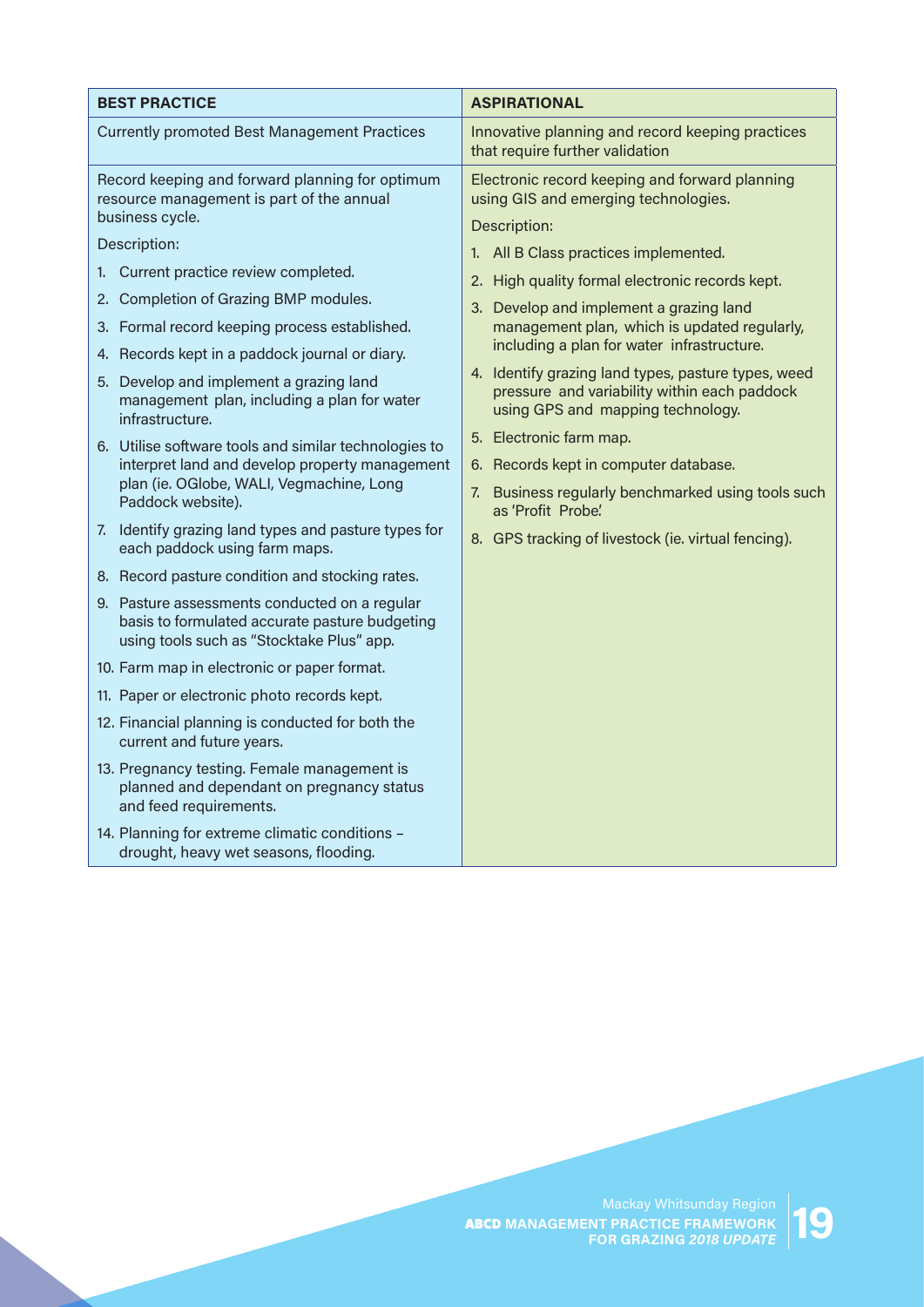## 5. Implementation of the ABCD Framework

This framework identifies and supports the validation of grazing management practices that can improve both freshwater and marine water quality and ecosystem health as identified in the Water Quality Improvement Plan (WQIP), (Folkers, A., Rohde, K., Delaney, K., Flett, I., 2014).

The ABCD framework is designed to highlight and facilitate communication about the different levels or standards of management practice (as opposed to resource condition) within the grazing industry for different water quality parameters (i.e. sediment, nutrients and pesticides. The classifications provide a definition and a scale of improvement from Dated to current Best Practice through to future Aspirational or 'cutting edge' practices.

If implemented, the A and B class grazing management practices that have been identified in this document will improve water quality and increase enterprise viability through long-term improvements in land condition. This aligns with the Water Quality Improvement Plan and associated State and Federal funding programs.

## 6. Review of the ABCD Framework

Over time, changes in knowledge, technology, costs and market conditions may validate cutting-edge, 'A' class (Aspirational), practices so they eventually become B class (Best Management) practices. If these practices are widely adopted and become the new industry standard, they may become Conventional practices within an ABCD framework.

The Mackay Whitsunday Grazing Working Group will therefore review the framework periodically to monitor emerging Aspirational practices and to determine those practices that need to be re-considered as Best Practice. Considerable effort was made to consult with grazing industry partners to develop the original ABCD framework in 2010 and this will be repeated over time to ensure there is continued relevance to the industry in the Mackay Whitsunday region.



Mackay Whitsunday Region ABCD **MANAGEMENT PRACTICE FRAMEWORK 20 FOR GRAZING** *2018 UPDATE*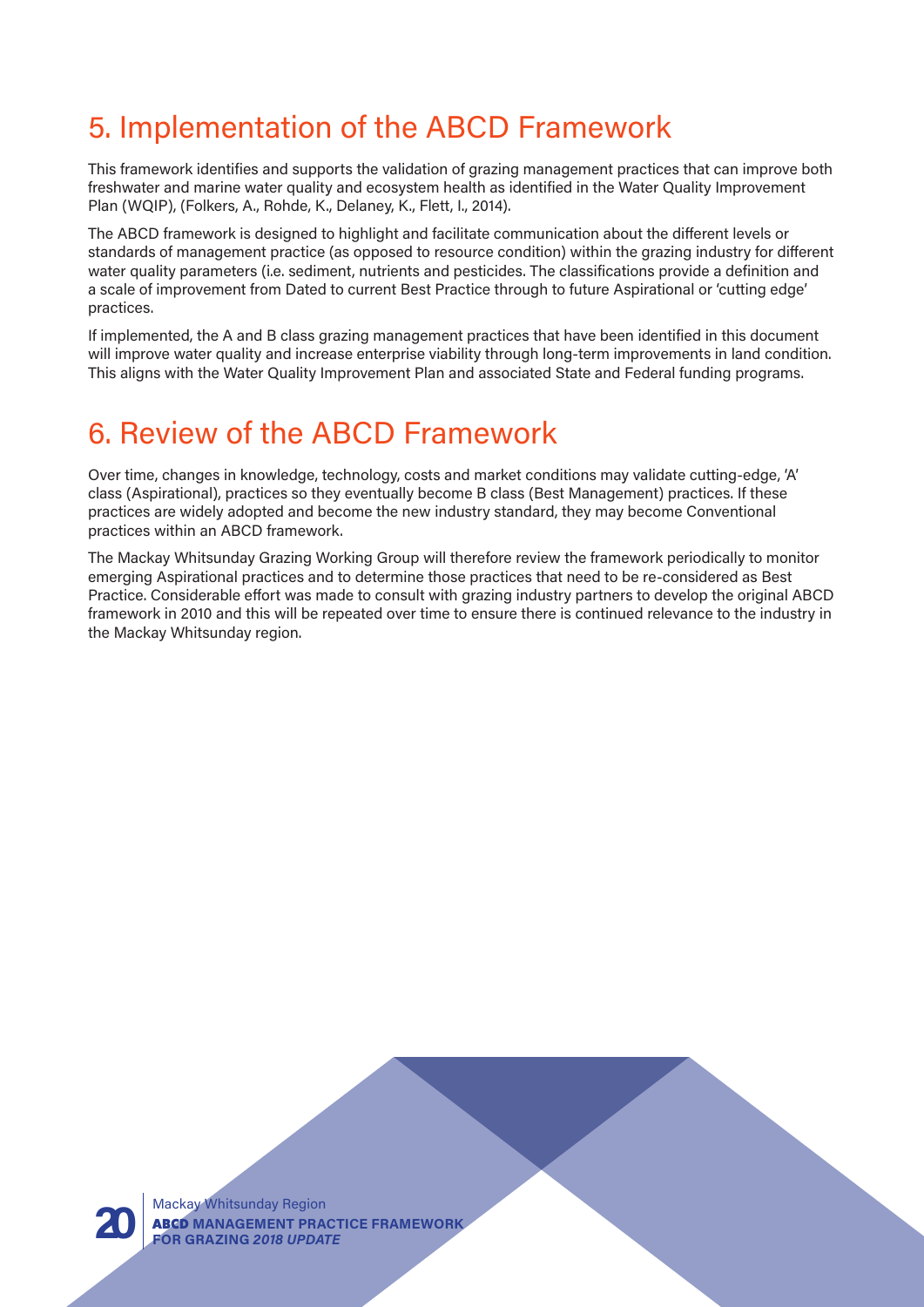# 7. Bibliography

bmpgrazing.com.au (2015). [online] Available at: https://www.bmpgrazing.com.au [Accessed 20 Dec. 2015].

Drewry, J., Higham, W., Mitchell, C. (2008). Water quality improvement plan. Final report. Mackay Whitsunday Natural Resource Management Group.

Folkers, A., Rohde, K., Delaney, K., Flett, I. (2014). 2014-2021 Reef Catchments Water Quality Improvement Plan. Reef Catchments (Mackay Whitsunday Isaac) Limited.

Reef Catchments (2010). 2010-11 Mackay Whitsunday Region Grazing Management Practices ABCD Management Frameworks. Reef Catchments (Mackay Whitsunday Isaac) Limited.

Mackay Whitsunday Region, Sustainable Grazing Guide, Reef Catchments

Grazing for Healthy Coastal wetlands; Guidelines for managing coastal wetlands in grazing systems. The State of Queensland (Department of Employment, economic Development and Innovation) 2011.

Ground Cover Standards for Central Queensland Grazing Lands. Fitzroy Basin Association, December 2008.

Pastures: Mackay Whitsunday Region, A guide for developing productive and sustainable pasture-fed grazing systems, Department of Primary Industries and Fisheries, 2007.

#### **Organisations and Industry Bodies:**

- Reef Catchments (Mackay Whitsunday Isaac ) Limited: http://reefcatchments.com.au/
- National Landcare Programme: http://www.nrm.gov.au/
- Resource Consulting Services: http://www.rcsaustralia.com.au/
- Meat and Livestock Australia: https://www.mla.com.au/
- AgForce Queensland: https://agforceqld.org.au/
- Department of Agriculture and Fisheries: https://www.daf.qld.gov.au/
- Alluvium Consulting :http://www.alluvium.com.au/

#### **Specific Resources:**

- RCL's Sustainable Grazing Guide http://reefcatchments.com.au/land/sustainable-grazing-guide/
- Bull Selection Buying Better Bulls, Queensland Government, DPI, John Bertram. https://futurebeef.com. au/wp-content/uploads/Bull-selection.pdf
- Grazing Best Management Practices: https://www.cms.bmpgrazing.com.au/
- Farm Biosecurity Toolkit http://www.farmbiosecurity.com.au/toolkit/
- FutureBeef Knowledge Centre and Document Library https://futurebeef.com.au/document-library/
- Meat and Livestock Australia Cattle Assessment Manual https://www.mla.com.au/globalassets/mlacorporate/prices
- markets/documents/minlrs-information-brochures-etc/mla\_cattle- assessment-manual\_jan-2017.pdf
- Queensland Globe Interactive Mapping Tool: https://qldglobe.information.qld.gov.au/

• Weed Management in Sugarcane Manual (contains application, mixing and product selection information relevant to weed control in Grazing):https://sugarresearch.com.au/wp- content/uploads/2017/03/Weed\_ Management\_in\_Sugarcane\_Manual.pdf

• Stocktake Plus Pasture Monitoring Package User's Manual: http://www.stocktakeplus.com.au/wpcontent/uploads/2013/01/Stocktake-users-manual.pdf

• PASTURES: Mackay Whitsunday Region: https://futurebeef.com.au/wp- content/uploads/Pastures\_ Mackay\_Whitsunday\_region.pdf

> ABCD **MANAGEMENT PRACTICE FRAMEWORK FOR GRAZING 2018 UPDATE**<br>**FOR GRAZING 2018 UPDATE** 21